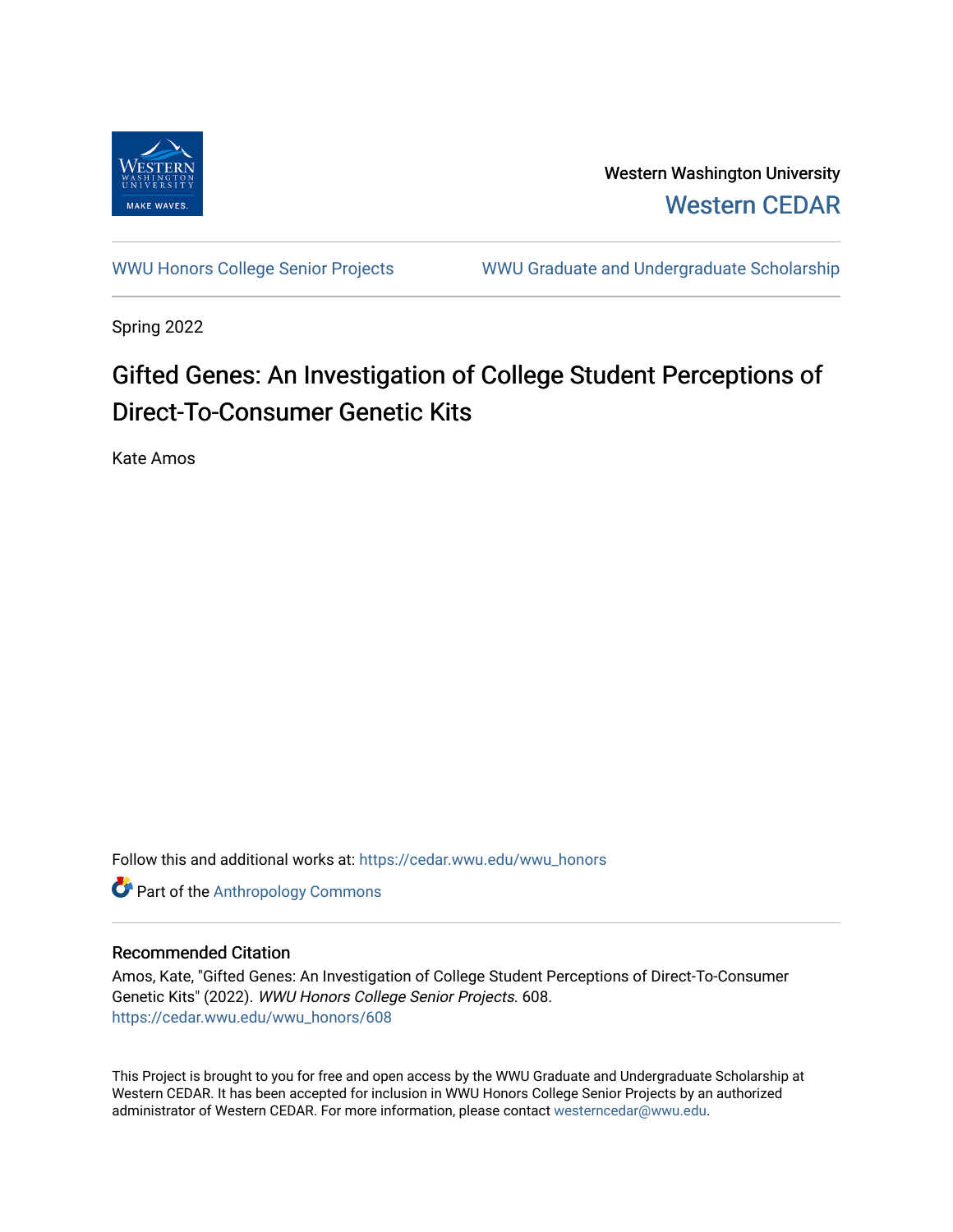# **Gifted Genes:**

# **An Investigation of College Student Perceptions of Direct-To-Consumer Genetic Kits**

A project submitted in partial fulfillment of the requirements for the Minor in Honors Interdisciplinary Studies.

by

Kate Amos

June 13, 2022

Honors College Western Washington University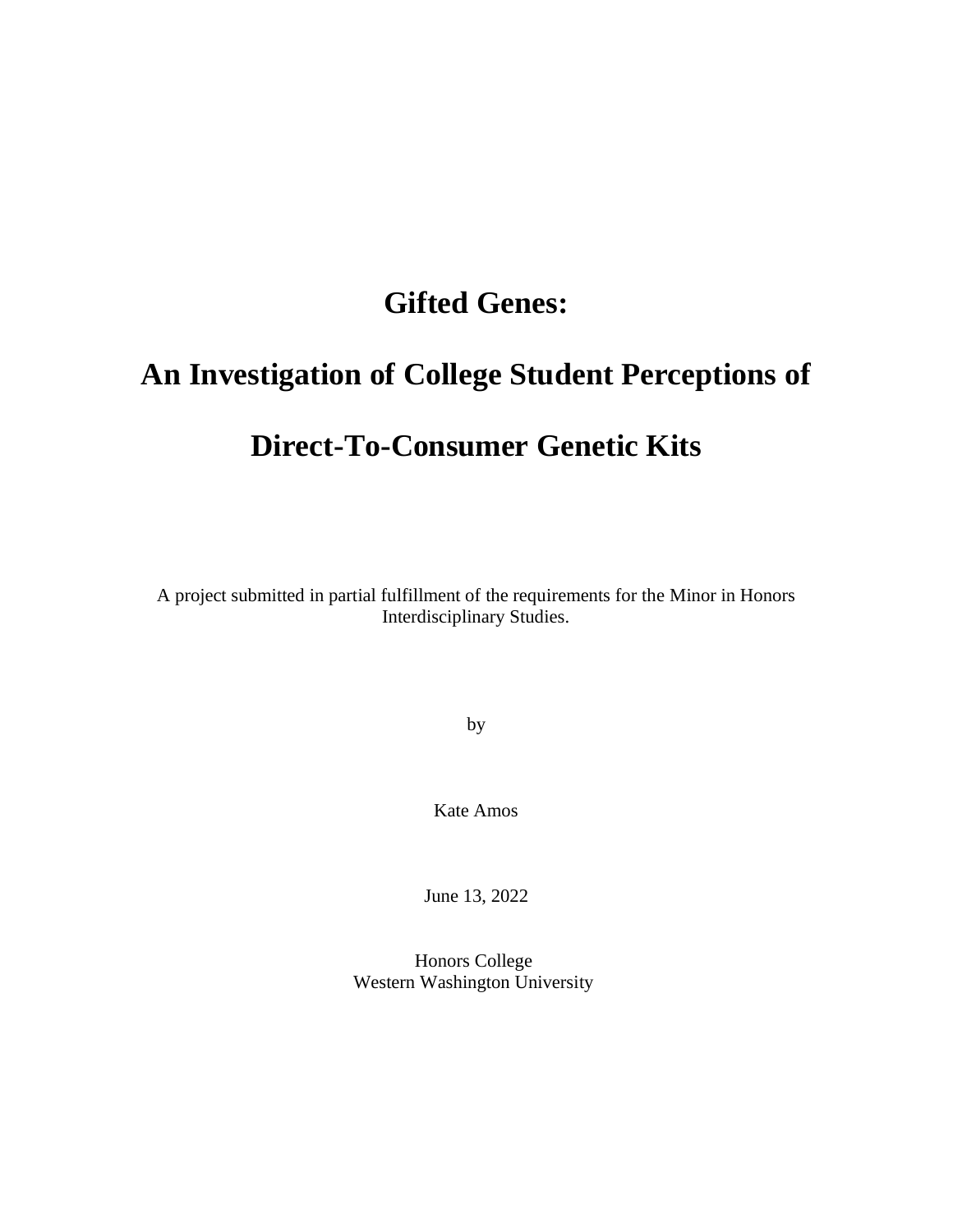## **TABLE OF CONTENTS**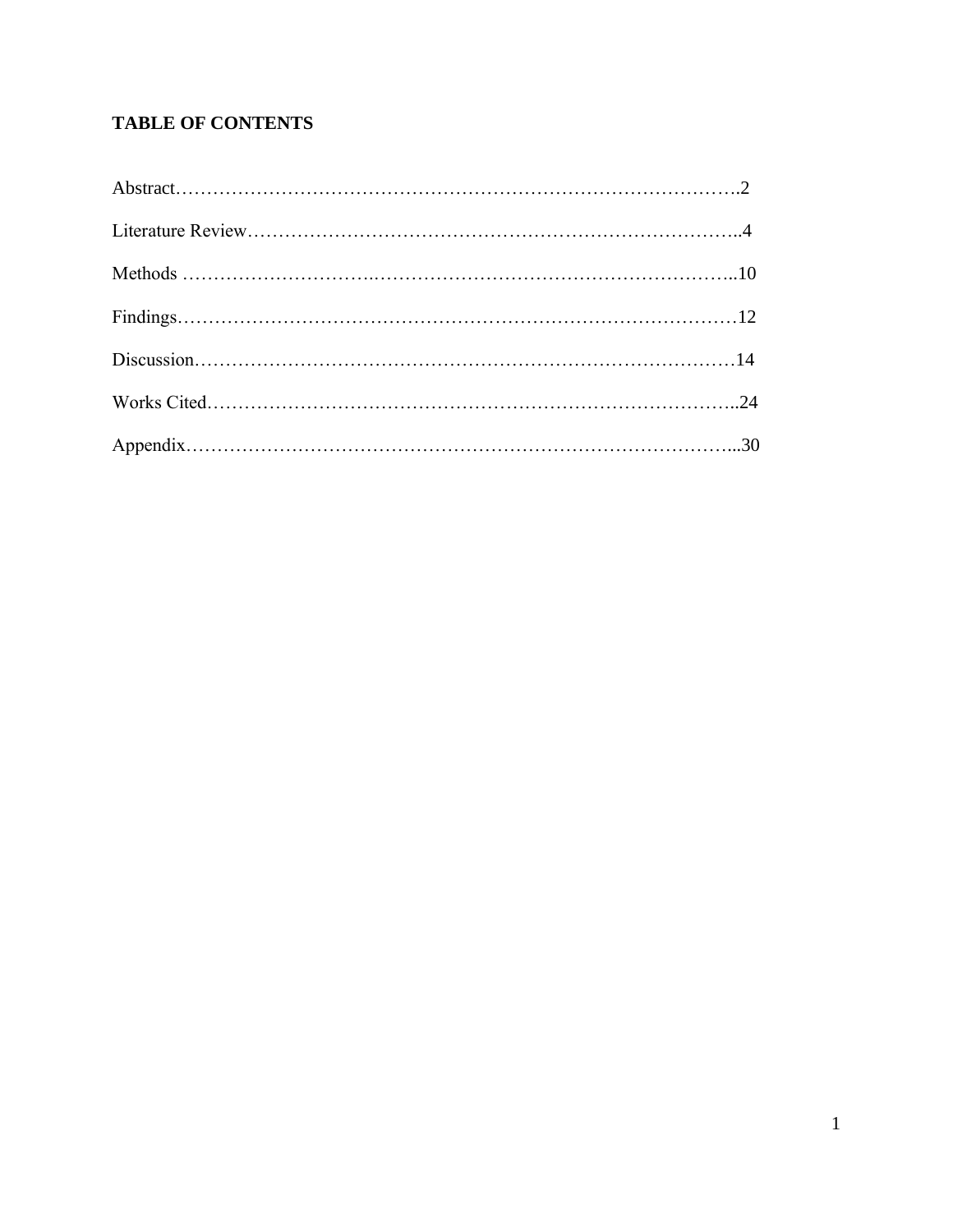#### **ABSTRACT**

This study is based on a classroom-use only pilot survey of college student perceptions of directto-consumer genetic tests. These tests can provide information about an individual's genealogy and ancestry, as well as their medical genetic profile and genetic risk factors. The survey was designed for ease-of-use using Qualtrics (Qualtrics 2022) and distributed using anonymous links and a QR code. A total of forty complete responses were recorded during the twenty-two days the survey remained open, which were analyzed using descriptive statistics. Respondents were mainly in their late teens to early twenties, just over half identified as female, and almost threequarters identified as white. Most students reported receiving the tests as gifts and using them to learn about genealogy and ancestry or for fun. A large portion also responded that they had previously thought about genetic privacy. Ultimately, the trends revealed by the survey created a wide variety of pathways for future research to gain more insight into how college students approach using direct-to-consumer genetic tests.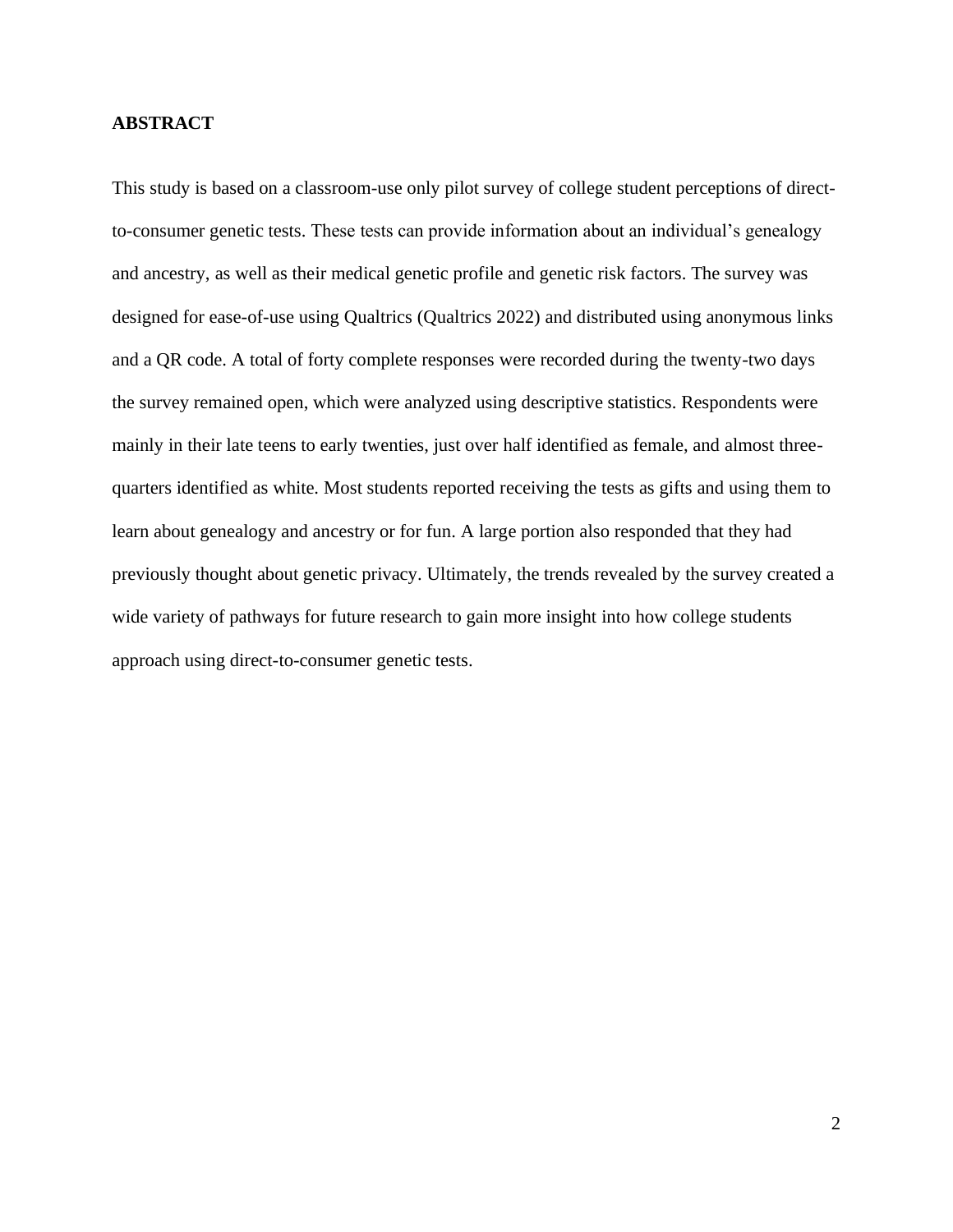#### **INTRODUCTION**

This research examines college student perceptions of direct-to-consumer genetic tests. This is not an area that has seen much research, as much of what currently exists in the literature is focused on student interest in the use of these tests in a classroom setting and whether colleges are providing the information needed for students to understand how genetic testing works and can be used. Additionally, the existing research also examines attitudes towards genetic testing and its use in medicine. However, there is plenty of research into the perceptions and concerns of other populations, which provided a starting point for this research.

College students are an interesting population to research, as they seem to exist in a liminal space between childhood and entering the workforce as adults. They are no longer children but can also still be dependent on their parents or other authority figures in their lives, so perhaps not as fully self-sufficient as they will become in the future. This can mean that college students possess a unique perspective on life and the world and may provide interesting insights into research questions. In the case of this study, especially as it is being conducted at an undergraduate institution, college students are a population that I have spent the last few years surrounded by, and I was fascinated to see what I would discover about their perceptions of direct-to-consumer genetic tests.

The research in the study is based on a survey, as that allows for the collection of responses on a broader variety of topics and from a larger number of individuals. The survey was designed to be easy for people to take to hopefully increase the total number of respondents. It was distributed via anonymous links and QR codes to students at Western Washington University. Once data was collected, it would be downloaded to a secure computer for descriptive statistical analysis.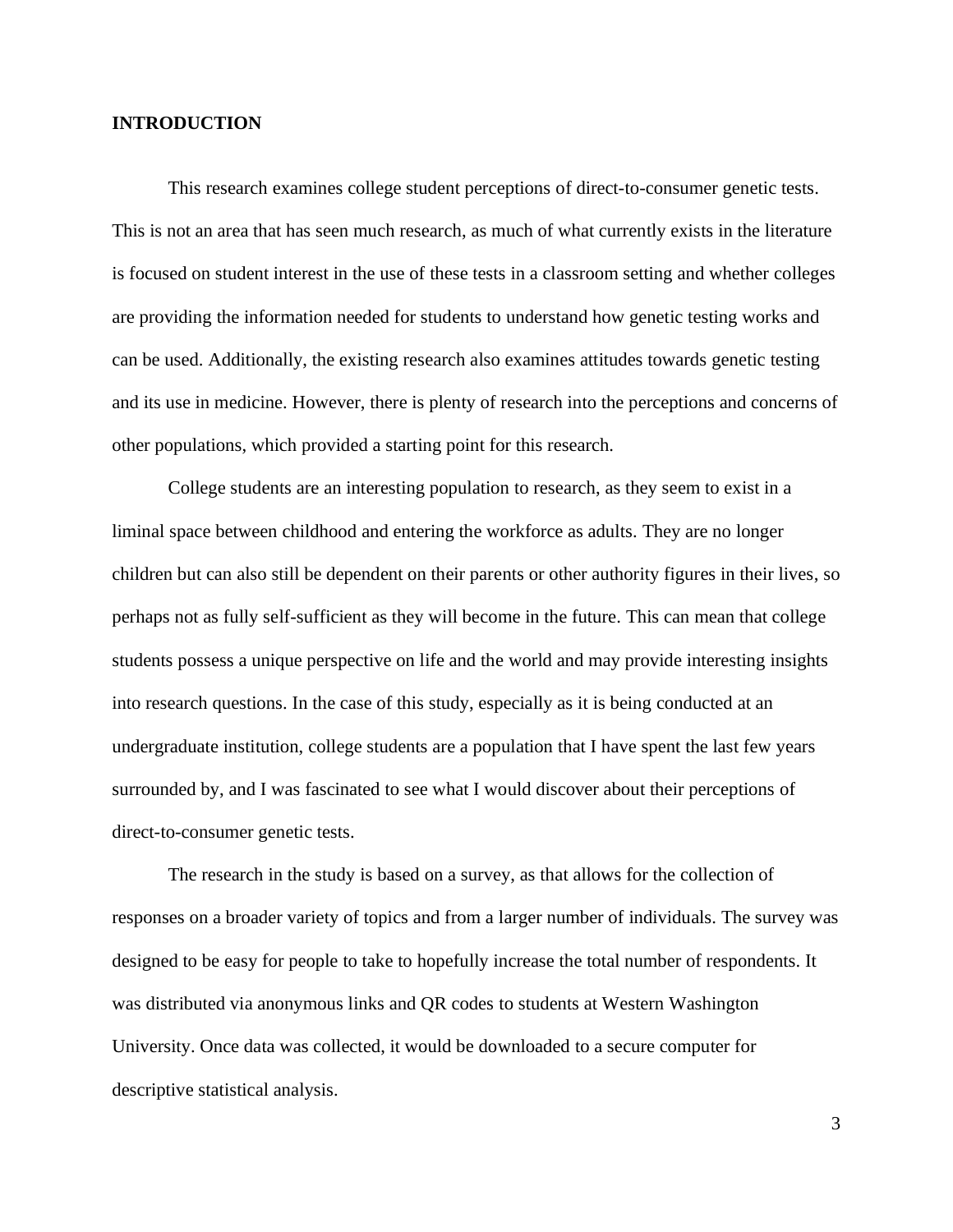Specifically, this research asks the following questions: how do college students obtain these tests? How are they used? Do students understand what they are giving the direct-toconsumer genetic test companies in exchange for their test results?

#### **LITERATURE REVIEW**

A direct-to-consumer genetic test (DTC-GT) is an at-home kit than an individual can purchase for the purpose of getting their DNA analyzed for markers that can be used to indicate geographical ancestry, find relatives, or gain insight into their overall medical genetic profile and any specific genetic risk markers that they may possess (Arnold and Bonython 2019; Horton et al. 2019). The cost of a DTC-GT can vary depending on the company it is purchased from, as well as the range of services being offered. A basic ancestry test from leading companies like 23andMe or AncestryDNA costs around \$100, with added benefits like health reports from 23andMe or extended access to resources from AncestryDNA doubling the cost to \$200 (23andMe n.d.; "AncestryDNA® | DNA Tests for Ethnicity & Genealogy DNA Test" n.d.). Currently, the only company with FDA approval to generate health reports based on a genetic profile is 23andMe. The tests kits are relatively simple to use, as all that is required from the user is to send in a sample of their saliva for testing, with the collection tube and return box being provided by the company ("Collecting a Saliva Sample" n.d.; "Getting Started With the 23andMe DNA Test Kit" n.d.).

After the spit-filled tube has been sent for analysis, ownership passes to the company providing the service, and they can do what they wish with the data, so long as it does not violate the company's privacy policy or break any laws (King 2019). In the United States, the only law regulating DTC-GT companies is the Genetic Information Non-Discrimination Act (GINA),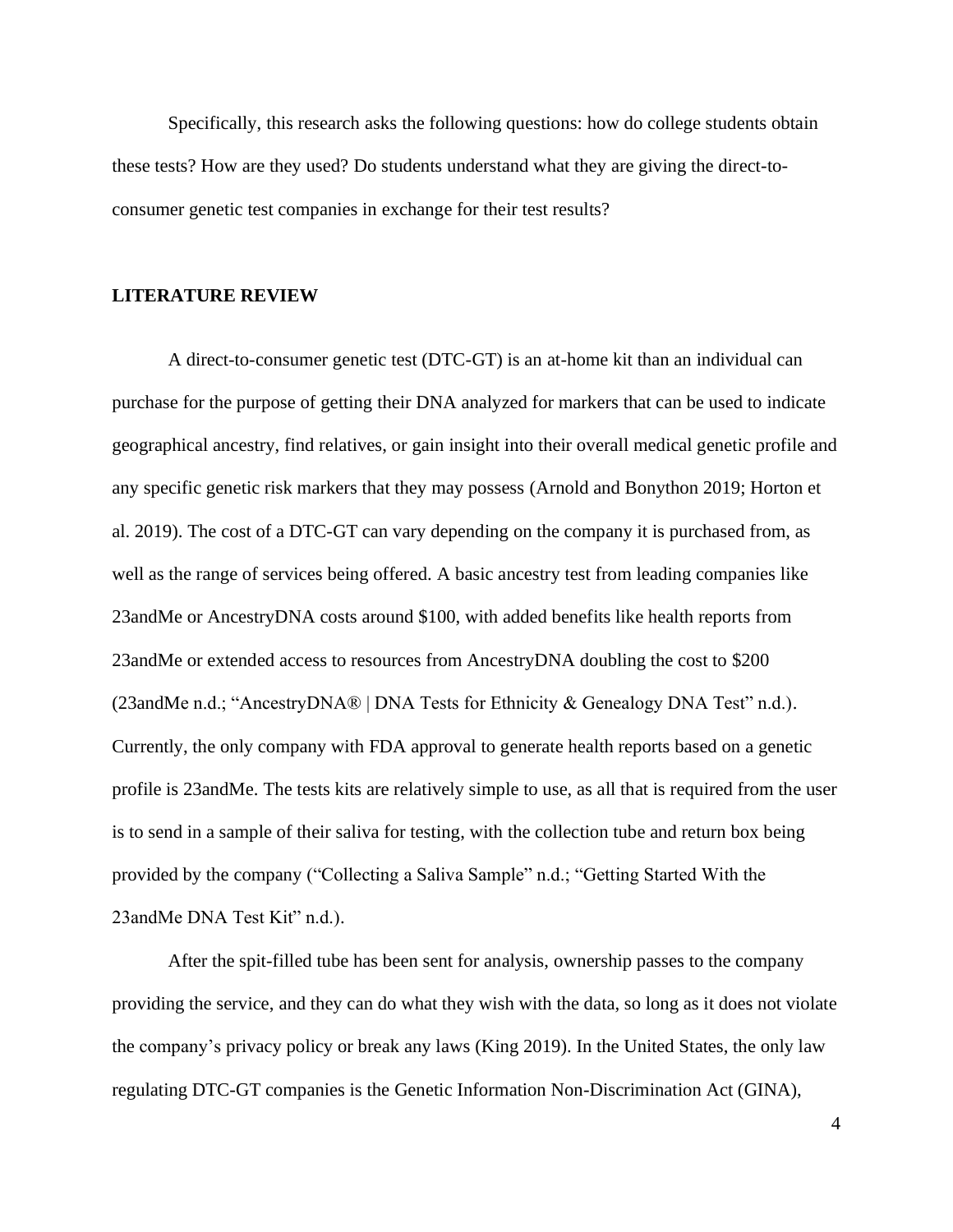which prevents discrimination by employers or health insurance companies on the basis of genetic test results, but otherwise leaves companies free to act as they please (King 2019). As companies process samples, they are able to build up a database full of genetic information from individuals around the world for use in their own analysis, or that can be shared with other companies for pharmaceutical or biomedical research purposes; as one paper put it, this is data that a fully informed individual would not willingly provide to any insurance company, pharmaceutical company, or any other similar organization (Arnold and Bonython 2019).

Companies are able to continue to amass large amounts of incredibly personal data due to a lack of regulation outside of GINA, or other regulations that focus on whether a company is providing reliable and accurate results that could be used in a clinical setting, like a physician's office (Gollust et al. 2017). Concerns have arisen surrounding the extent to which consumers understand what they are agreeing to when they send a sample in for analysis, as the terms and conditions can be written at a college reading level, which may be beyond an individual's ability to understand. The United States National Library of Medicine recommends that health-based consumer information should be written at a middle grade reading comprehension level (Hendricks-Sturrup and Lu 2019), to ensure that they are accessible to those intending to use the product. Beyond the sometimes difficulty in comprehension, it has been noted in the last several years that the terms and conditions set by DTC-GT companies do not allow for an individual to revoke their consent at any time after it is given (Gollust et al. 2017), even if they are concerned by the way a company may be using their private information.

One of the most significant concerns that has emerged is the use of DTC-GT generated databases by law enforcement, as in the case of the Golden State Killer, who was caught decades after the crimes were committed through the use of familial DNA matches generated by a public-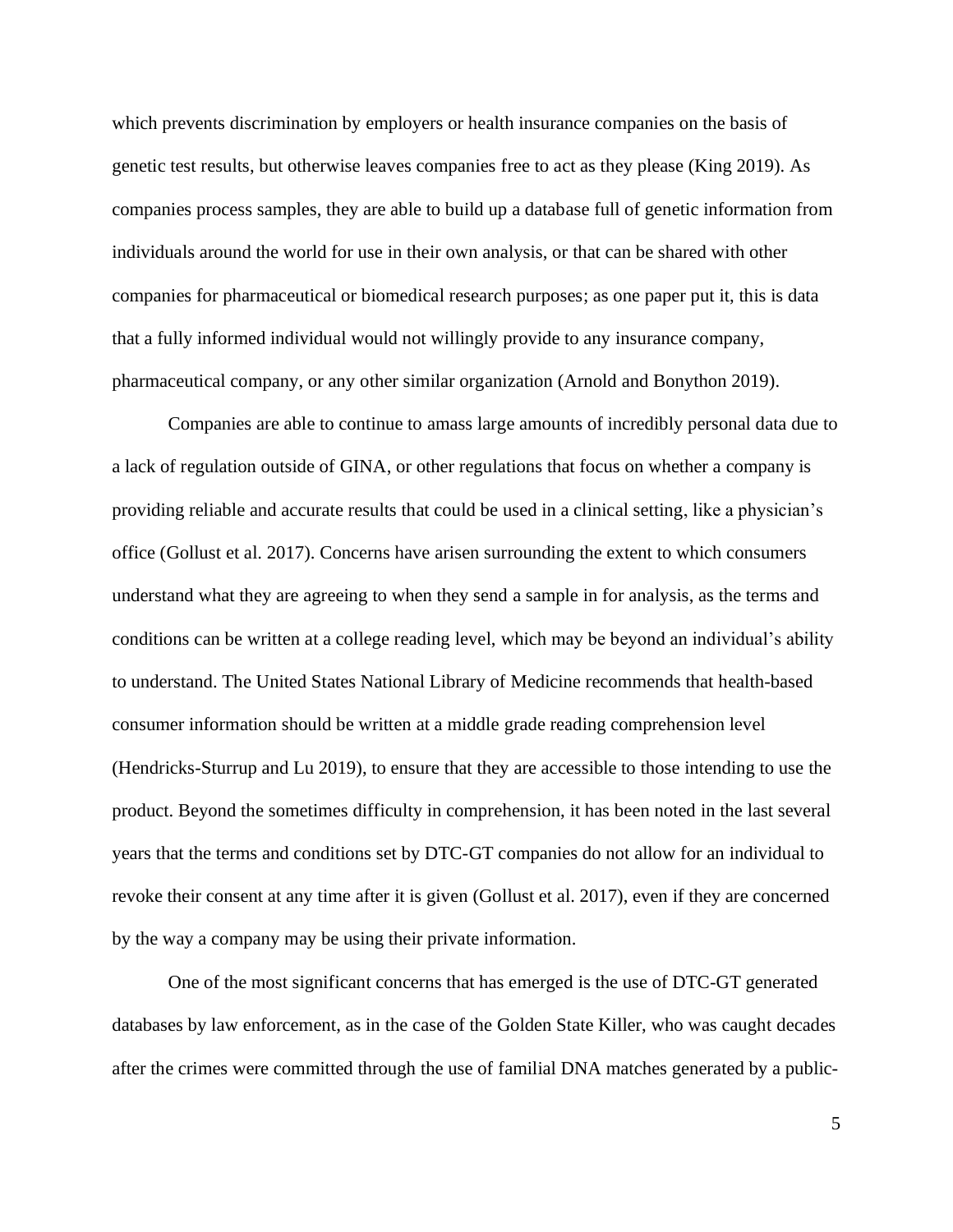access genealogy database (Hazel et al. 2021). Without these companies, this case may never have been solved, but it also revealed new questions regarding privacy and access to these databases. No clear regulations exist for law enforcement, and while significant good can come from the use of the genealogical databases generated by DTC-GT kits, research has also shown that there are concerns about unfettered access by law enforcement, especially when it comes to overly-broad warrants, instead of using a database to confirm the identity of a potential suspect (Hazel et al. 2021), and suggestions have been made that access to these databases should be restricted to protect the civil liberties of those whose information they contain (Arnold and Bonython 2019).

For companies to build their databases, they need consumers to purchase and use their tests, but the extent to which the consumer receives helpful information is limited by the size of a company's database. To generate information about a person's geographical ancestry, there need to be other individuals with that shared ancestry in the database for comparison (Hazel et al. 2021). A longitudinal study of DTC-GT users in the U.S. found that the majority were white (Gollust et al. 2017), which indicates that different populations are likely to have varying levels of detail in their results due to a potential lack of data. It may be frustrating for those individuals from poorly sampled populations to receive less detailed results than those for individuals from widely sampled populations, despite paying for the same services.

However, different companies will have different makeups of their databanks. An analysis of the r/AncestryDNA and r/23andme subreddits found that a higher portion (75.5%) of the AncestryDNA ethnic regions are "for people of European heritage" (Yin et al. 2020) compared to the 30.4% of the regions used by 23andMe (Yin et al. 2020). The division of the world population into ethnic regions ties into the idea that geographic ancestry, the geographical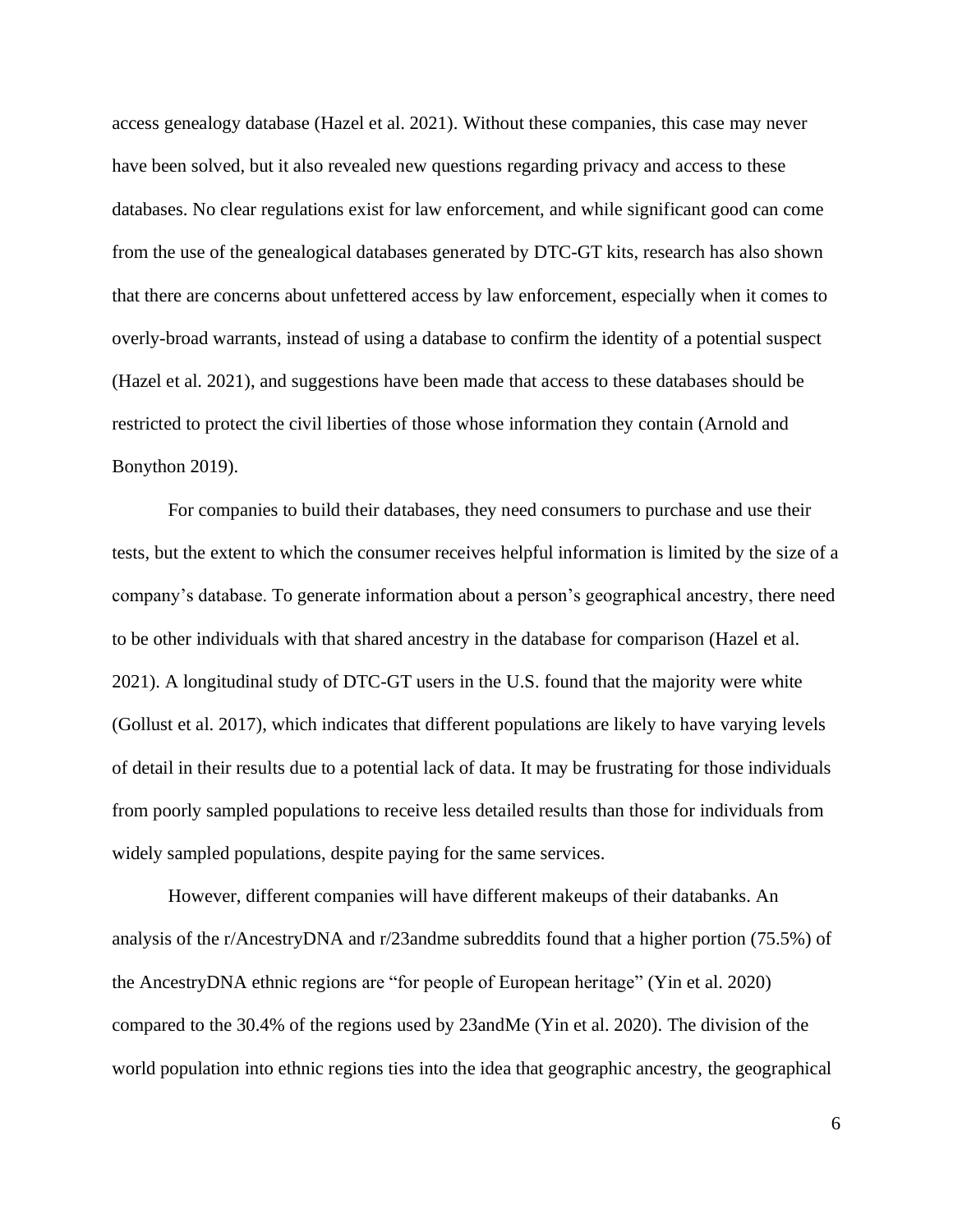region in which an individual's family lived decades before, has been conflated with the idea of ethnicity, which is a cultural idea involving how lived experiences in an environment shape an individual's identity. For some, the lived experiences were far more significant than geographical ancestry (Hazel et al. 2021), though that is something that truly depends on the individual.

Aside from geographical ancestry, DTC-GT companies also serve to connect individuals to those who share their DNA. On one level, this can allow someone to find new family when they knew nothing, but it also means that someone taking a DTC-GT is offering up not only their own DNA, but also that of any relative sharing a genetic connection, who may not have made the decision to do that themselves (Darroch and Smith 2021). The more closely related individuals are, the more DNA that is shared. For some, sharing their genetic profile with the world means risking the discovery of previously unknown relatives or uncovering buried family secrets like a sibling actually being a parent, or a parent having no genetic connection to a child (Hazel et al. 2021).

The development and now widespread enough use of DTC-GT means that even people who did not share their genetic matches or any identifying details could be found if a searcher is willing to put in the effort to narrow down a family tree (Darroch and Smith 2021). The potential ease with which someone could be identified via usage of DTC-GT kits means that there is no way for previously private or concealed information to stay that way. Closed adoptions or private sperm donations can all be uncovered if close enough relatives chose to share their genetic profile in the hopes of finding new family members (Darroch and Smith 2021).

Contrary to what some may believe, and what may be advertised, only one DTC-GT company has received FDA approval to offer medical genetic profile creation or identification of genetic risk factors, 23andMe, and only since 2017 (Gollust et al. 2017). There are third-party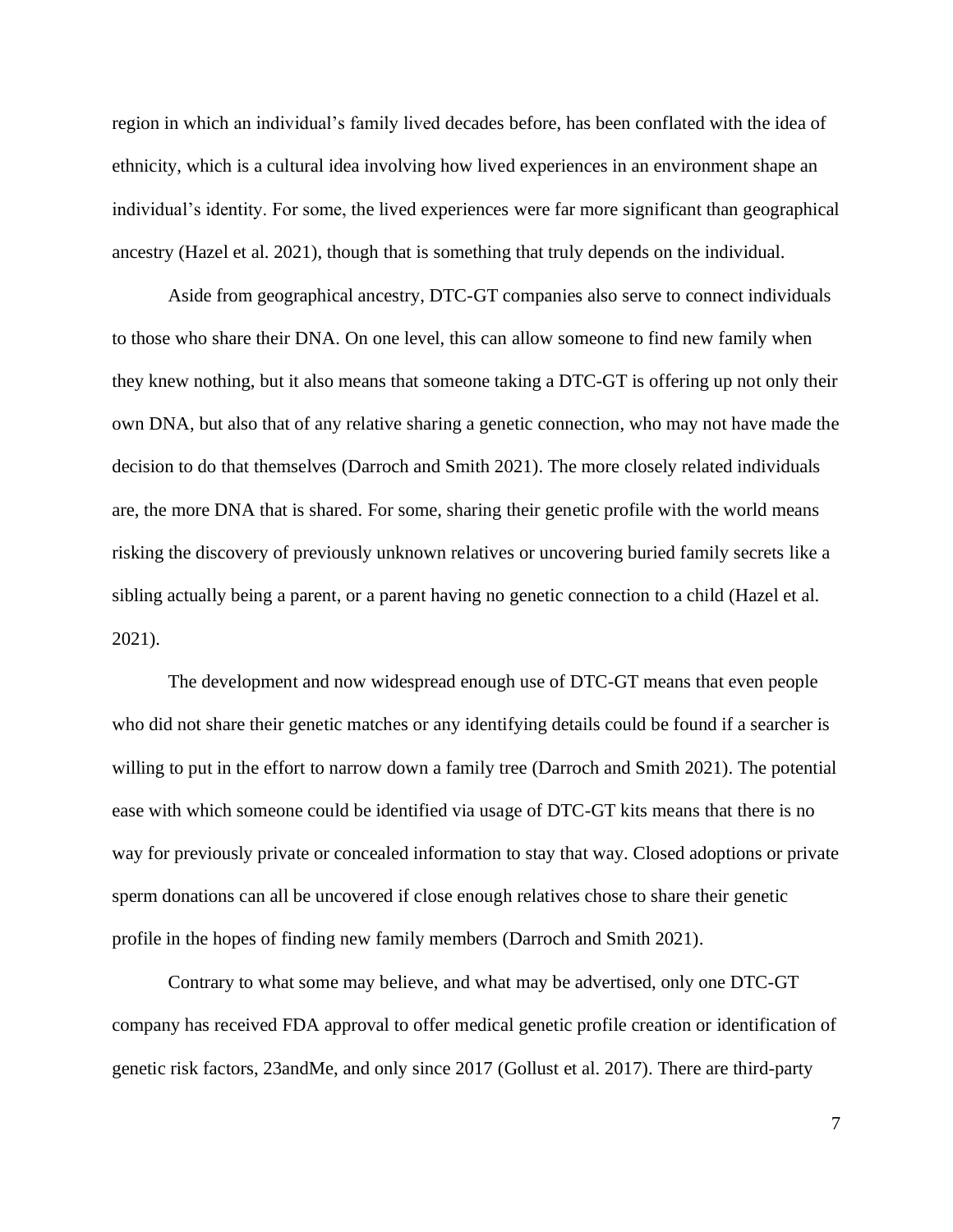services that offer analysis of raw genetic data for health risk markers, but those sites may not offer sufficient informed consent, analysis is not necessarily supervised by medical professionals, and results may not be accurate enough for clinical use (Yin et al. 2020), none of which sounds reassuring for the generation of accurate results.

When genetic risk factors for disease are being determined, it is a measurement of whether a specific variant of a gene that has been linked with a given disease is pathogenic or benign—will it cause disease or not. In order for a variant to be defined as pathogenic, researchers must be able to observe how the variant behaves in a large, diverse population to see what other factors may result in pathogenic behavior (Popejoy et al. 2018). If the data is based in a single population, say one of primarily European descent, then the results that hold true for one population may not apply to another. In the Popejoy paper, there is discussion of a genetic variant that was initially identified as pathogenic in people of European descent that was ultimately found to be benign in African American populations, but not before African American individuals were subjected to invasive procedures that were unnecessary without a pathogenic variant.

Additionally, without widespread testing, the odds of encountering a variant with unknown affects increases for individuals of non-European descent, simply on the basis of a lack of data (Popejoy et al. 2018). The limited scope of analysis offered by DTC-GT companies can also lead to false negative results, as not all variants are tested for, and the most common pathogenic variants change based on the population being studied (Horton et al. 2019). When a patient sees a geneticist or a genetic counselor, the context that comes from knowing a person's medical history, insofar as it is possible to know, allows for more targeted testing that will look for variants using that contextual understanding (Horton et al. 2019).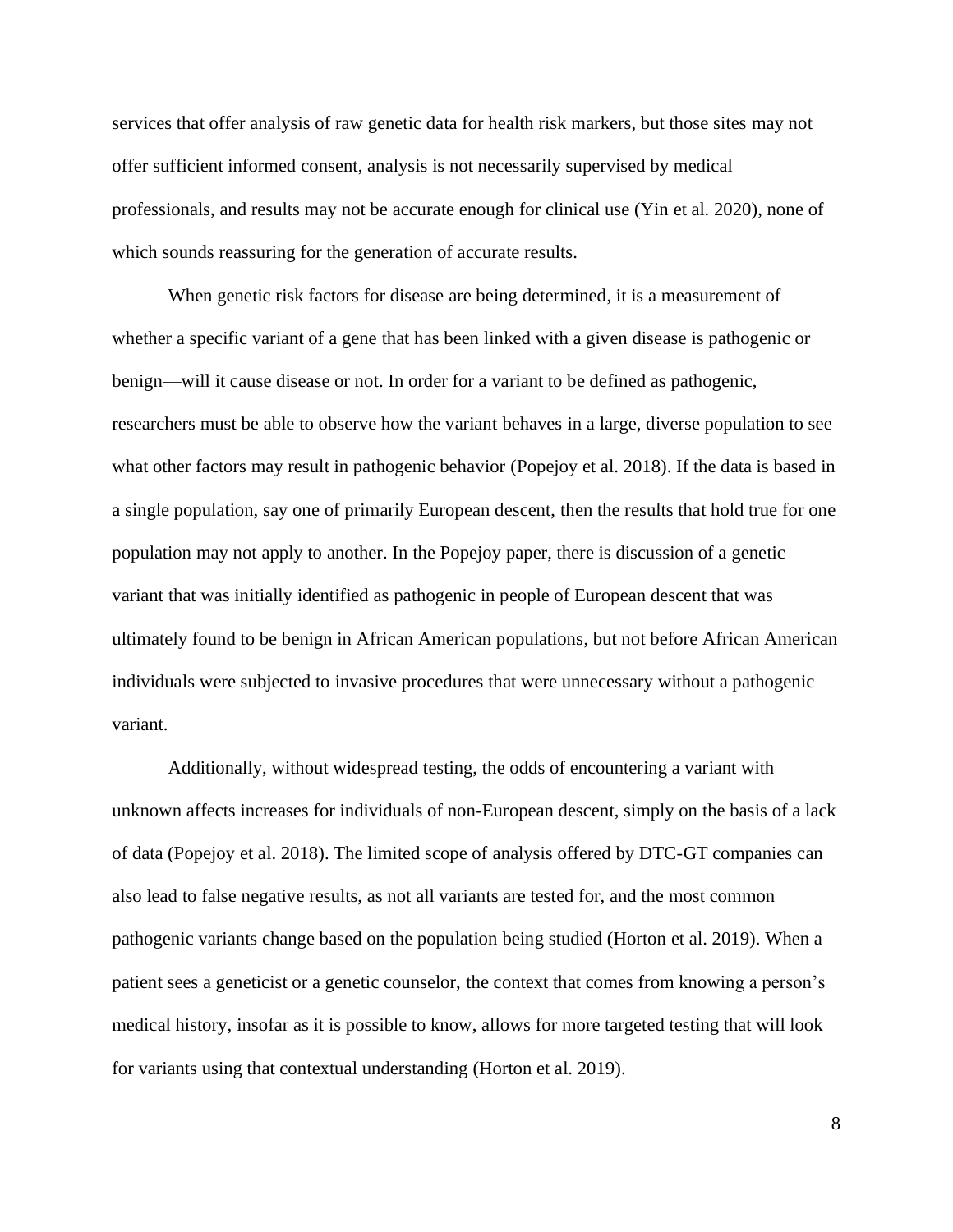In a 2014 paper examining college students' interest in using DTC-GTs in a classroom setting, it was found that 96% of the respondents either strongly agreed or agreed that they would consult a physician for help interpreting their test results (Austriaco 2014). Additionally, only 46% of the students surveyed strongly agreed or agreed that they believed their physicians would have the knowledge necessary to interpret DTC-GT results (Austriaco 2014). Other research has shown that genetic counselors have their own concerns about providing service to consumers of DTC-GTs. One survey found that genetic counselors can have concerns about the accuracy about the results provided by a DTC-GT, as well as that their own knowledge, or lack thereof, of how DTC-GTs work would negatively impact their ability to provide service to patients who had used a DTC-GT (Hsieh et al. 2021). Overall, the majority of the genetic counselors surveyed believe that the DTC-GT companies should be providing access to genetic counselors as part of their service, rather than leaving their customers to seek genetic counseling service separately (Hsieh et al. 2021).

The literature focused on college students was limited, mainly focused on the use of DTC-GTs in a classroom setting or around the knowledge and awareness of college students regarding genetic testing. One survey, referenced in the previous paragraph, was administered to students in an introductory biology class at Providence College, where the majority of the class were either majoring in biology, chemistry, or biochemistry (Austriaco 2014). At the time the survey was administered, it was found that student knowledge of DTC-GTs was limited, but there was interest in using the tests in a classroom setting (Austriaco 2014). For some students, the chance to use a DTC-GT at a reduced cost was an influencing factor, but students still had concerns about the reliability of the tests, the confidentiality of their results, and their ability, or that of a physician, to interpret the results (Austriaco 2014).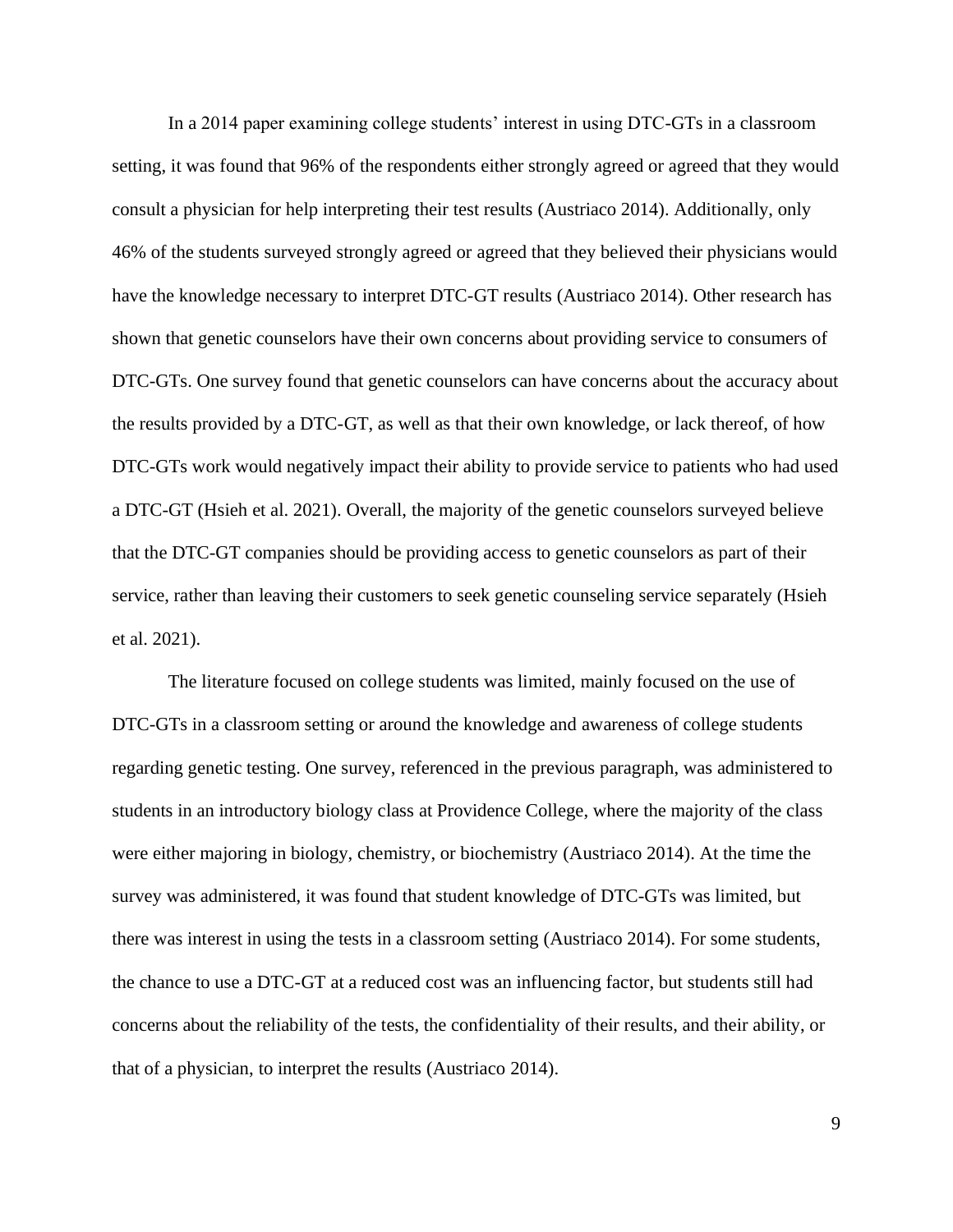Some of the research based on college students took place in other parts of the world, which means it may not entirely reflect college students in the United States. However, it generally found that college students' opinions towards and acceptance of genetic testing tended to be based in part on their overall understanding of how genetic testing works (Alsafar et al. 2021; Olwi, Merdad, and Ramadan 2016). Surveying students at King Abdulaziz University in Saudi Arabia found that the possession of general genetics knowledge did not fully correlate with a detailed understanding of genetics and genetic testing, and that the attitudes towards genetic testing were more likely to be influenced by the students' environment and their culture than by their degree of knowledge (Olwi, Merdad, and Ramadan 2016).

The literature did not seem to contain any studies examining college students' experience with or general perceptions of DTC-GTs. Instead, the literature focused on college students was more likely to examine their attitudes towards using DTC-GTs in a classroom setting, specifically the tests that look for genetic risk factors or generate a medical genetic profile. Any data looking at attitudes and experiences seemed to be focused on older populations, simply based on the populations most likely to have purchased and used the tests. As mentioned previously, those populations tend to be older, more often female than male, and mostly college educated Caucasian individuals (Yin et al. 2020).

#### **METHODS AND ANALYSIS**

This study is based on the surveying of enrolled college students who have used a DTC-GT. The survey was a pilot survey, intended to generate preliminary data that can be used to design the direction of future research. As this research is for classroom use only, it did not require IRB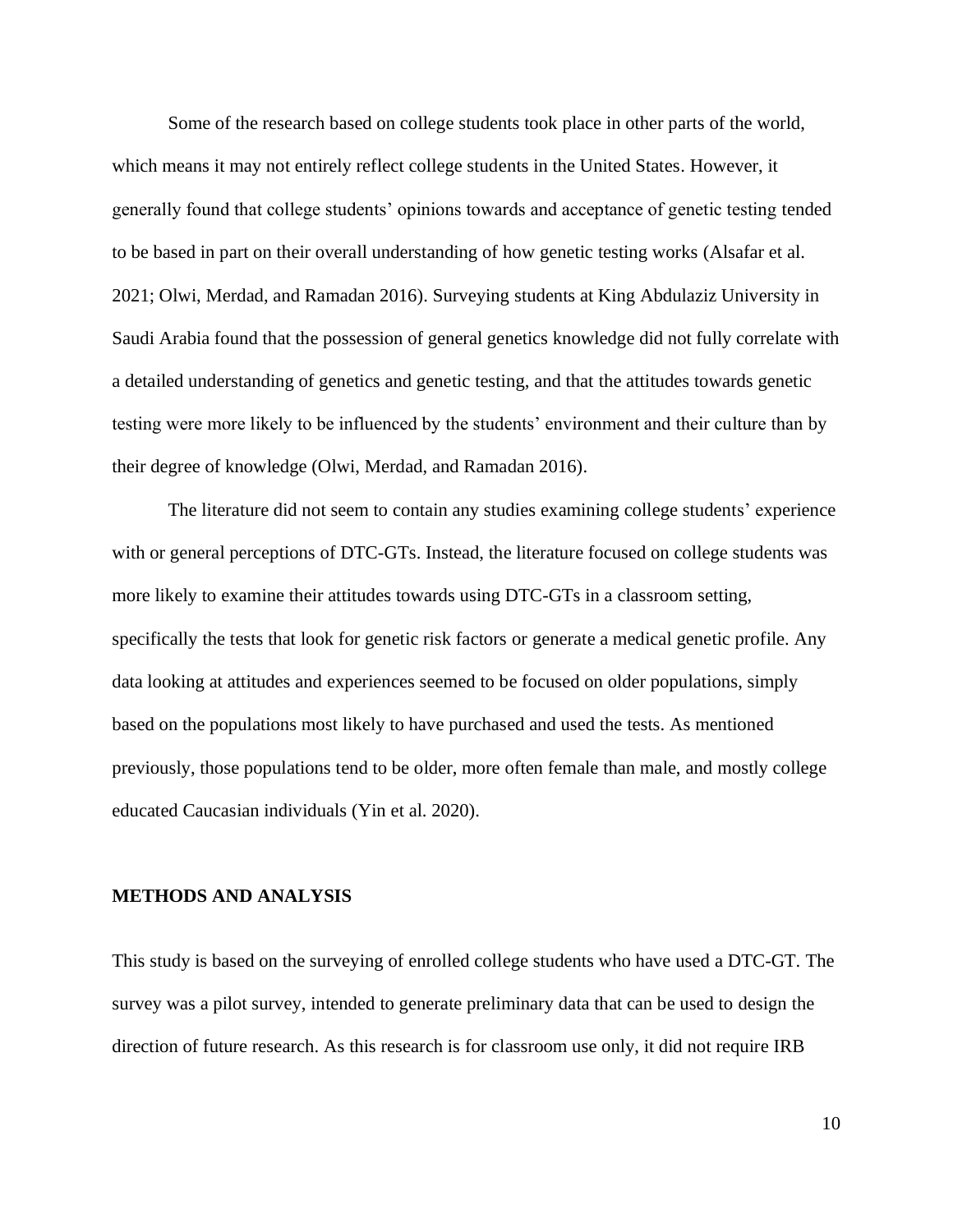approval. The anonymous nature of the survey meant that identifying information was not collected.

The questions for the survey were created by examining the types of questions asked in the literature of larger formal studies and shaped by what I was interested in examining. The questions were all designed to be simple multiple-choice questions (see appendix A). The survey was restricted to twenty questions for a to ensure that students would complete it. The draft survey was shared with my faculty advisor and a few individuals that fit the inclusion criteria to ensure that all the questions were clear and that the survey was easy to take. The sample population for this experiment was enrolled college students at Western Washington University (WWU) that are at least 18 years old and have used a DTC-GT. The survey was advertised via email to current members of Western Washington University's Honors College, via the WWU sub-Reddit, via my advisor's Twitter page, and via my personal Instagram page. The survey was shared using anonymous links and a QR code. The survey was administered via Qualtrics (Qualtrics 2022). The survey remained open for twenty-two days and forty individuals completed it. Survey data was downloaded and saved on a password protected computer for analysis. Given the small number of respondents, the survey data was analyzed using descriptive statistics.

For analytical purposes, some of the "Other" text answers were recategorized. For the respondent's area of study, majors were grouped in with the correct area, and any answer with more than one response only used the first program indicated. The answer "interdisciplinary" was left as "Other not listed", since there was not enough information to recategorize it. The "Environmental Science" answer was also left as "Other not listed" as it can span multiple of the listed categories. Future research would need to address this. For "other" answers regarding how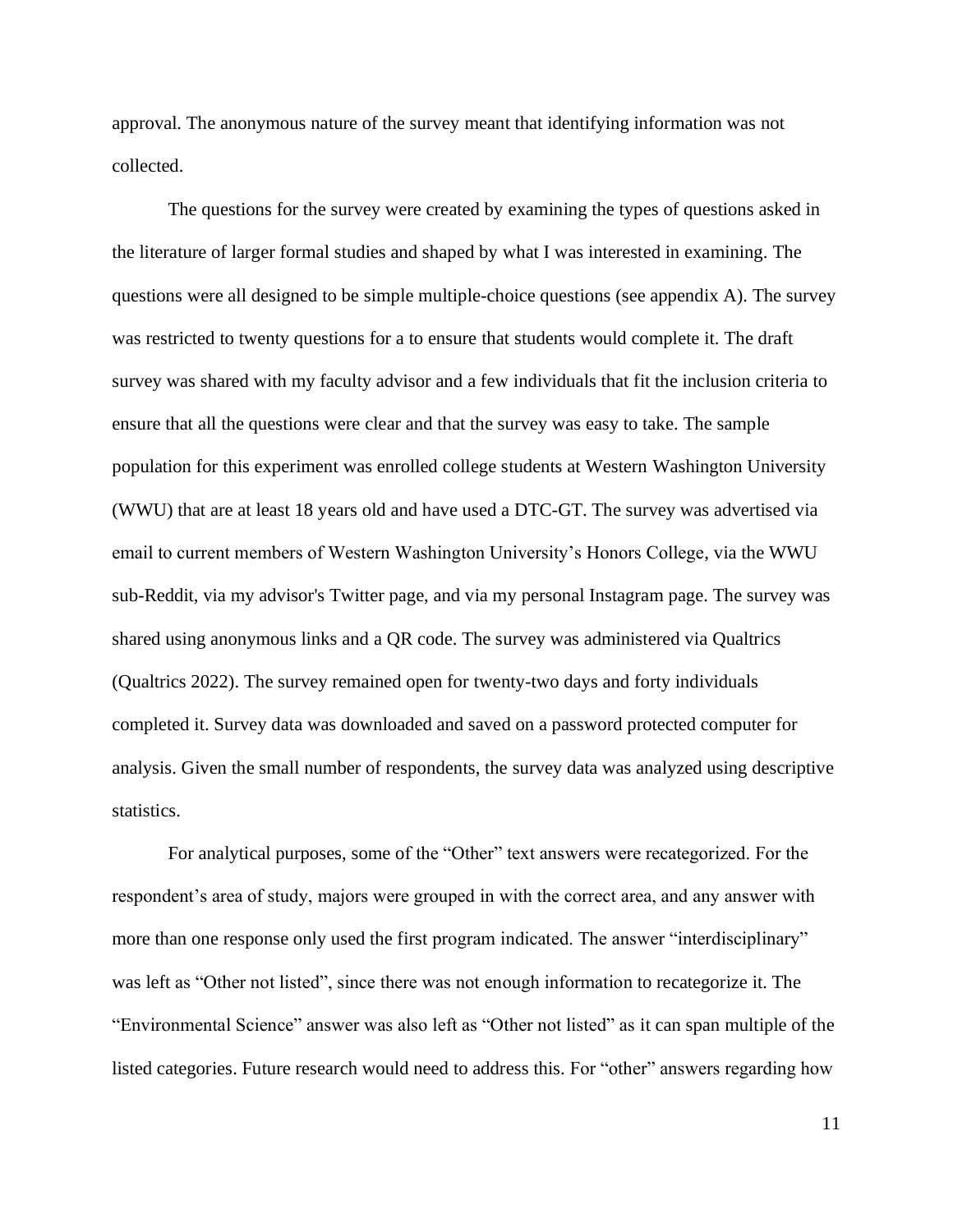the kit was obtained, they were either a variation on a parent purchasing it, or that it was gifted to a parent that did not want to use it. These answers were all recategorized as "It was a gift". Additionally, the final question was a text response where respondents could share about their experience if they desired. These answers were manually sorted by the themes they contained into categories for analytical purposes. Two responses were deleted, which will be discussed more in the next section.

#### **FINDINGS**

The majority (77.5%) of respondents were in the 18-22 age range, 59.5% identify as female, 73.8% identify as white, only 25% identify as having a disability or chronic illness, and only 12.5% identify as being adopted (Table 1). There was far more variation within the areas of study of the respondents, with the highest percentage of respondents (27.5%) listing social, behavioral, and economic sciences as their primary area of study (Table 2).

Most individuals reported that they received their DTC-GT as a gift (67.5%) as seen in Table 3. The tests provided by 23andMe were used most often (55.0%), followed by AncestryDNA (37.5%), and two people (5.0%) responded that they used a different test, both from the brand MyHeritage. One person could not remember what brand they used. There was a wide range of ages at which individuals used the tests, the youngest being thirteen years old, while the largest number of respondents for a single age was 20% at age nineteen (Table 4). The most common purposes for using the test were to learn about genealogy and ancestry (88.1%) or for fun (66.7%), shown in Table 5. One person reported that the reason they used the test was familial pressure.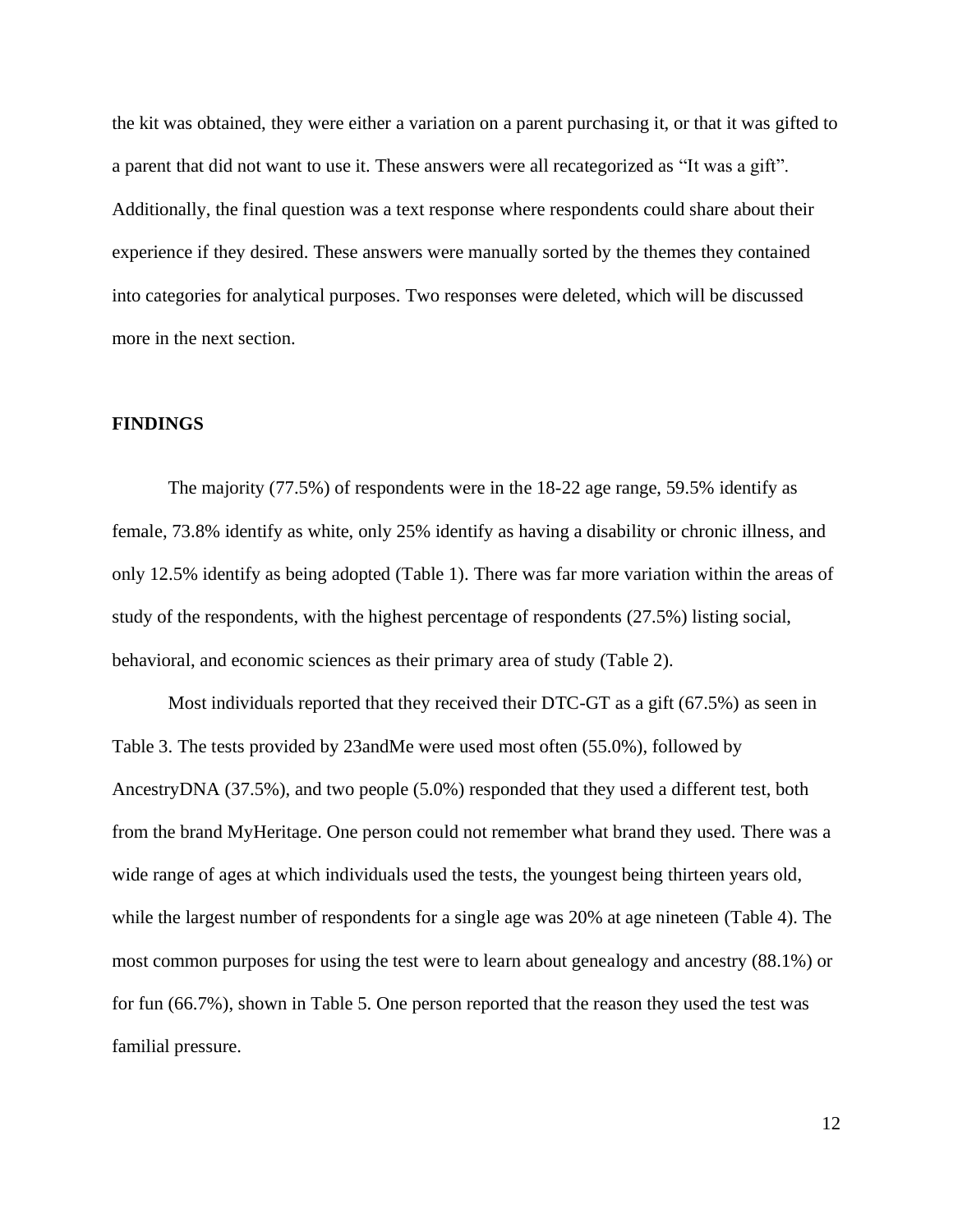Further analysis was done to see what trends in the purpose of test used existed for individuals identifying as having a disability or chronic illness or identifying as being adopted. Of the ten individuals that reported having a disability or chronic illness, 100% also reported that the purpose for using the test was to learn about their genealogy and ancestry and 70% reported that they did it for fun (Table 6). The five individuals that reported being adopted gave learning about their genealogy and ancestry (80%) and finding family members (80%) as two of the top purposes for using the test (Table 7).

Respondents were also asked about their satisfaction regarding their experience based on whether they used the DTC-GT to learn about their genealogy and ancestry, to learn about their medical genetic profile, or to learn about their genetic risk factors. Most individuals who used the test for genealogy and ancestry purposes responded that they were satisfied with what they learned (65.0%), though some were unsure (17.5%). The satisfaction responses for learning about their medical genetic profile or genetic risk factors did not have as clear of a majority. For those who learned about their medical genetic profile, only 32.5% were satisfied with what they learned and 17.5% were dissatisfied. The trend was similar for those who learned about their genetic risk factors, with 27.5% reporting satisfaction and 22.5% responding that they were not satisfied with what they learned

Examining whether respondents read and understood the terms and conditions for the test they used revealed that only 35% reported reading the terms and conditions, 52.5% did not read the terms and conditions, and 12.5% did not know if they read the terms and conditions. When it came to understanding the terms and conditions, 27.5% responded "yes", 57.5% did not understand them, and 15% did not know if they understood the terms and conditions. When looking at the portion of respondents that answered yes to both questions, only 25% did so, and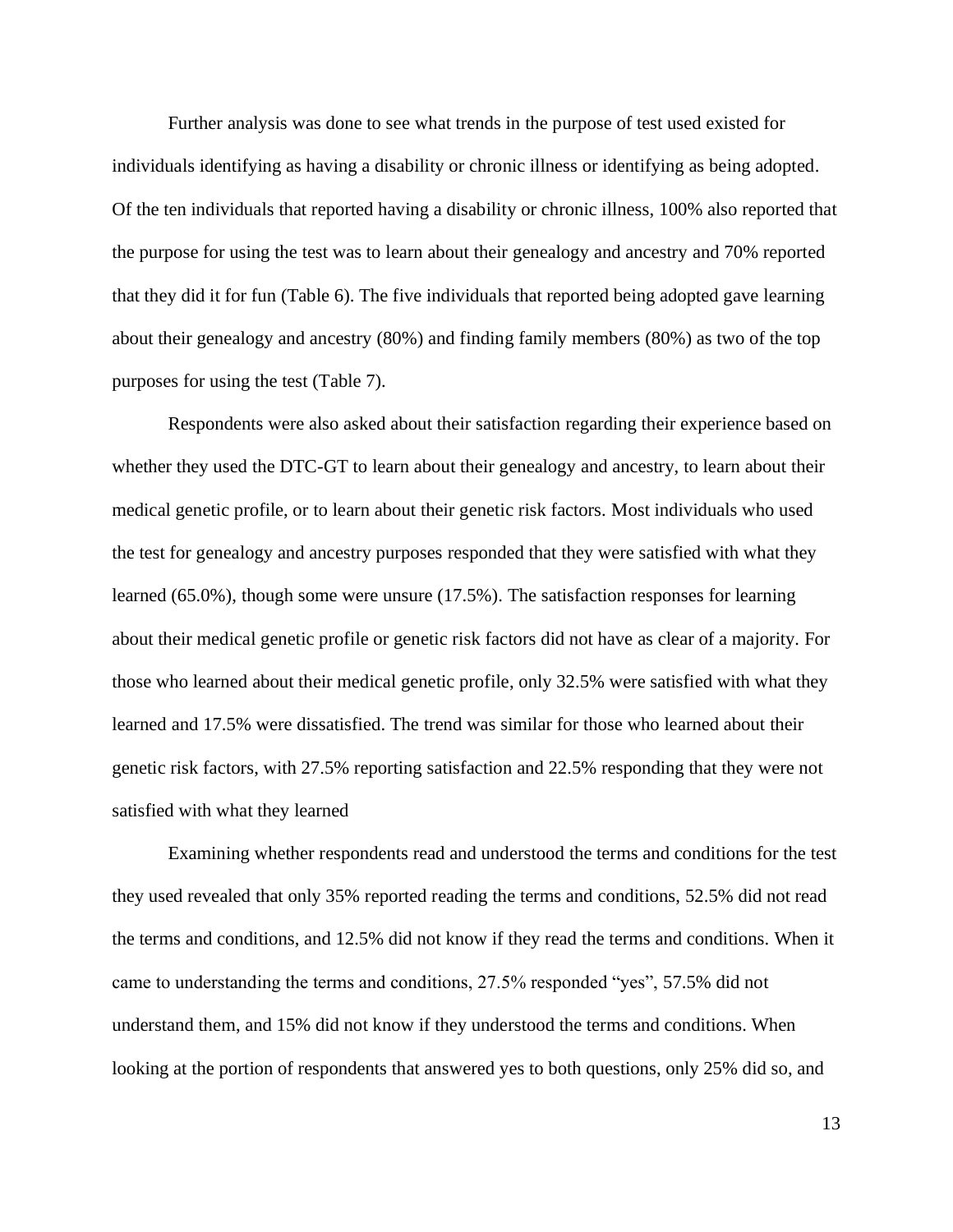one person responded that they did not know if they read the terms and conditions, but that they did understand the terms and conditions, something that will be discussed later in this paper.

Additionally, when asked whether they shared their genetic profile with the company that made the test they used, 37.5% of respondents answered "I don't know", 17.5% answered "no", and 45% answered "yes". When asked if they shared their genetic profiles with other companies for analysis, 20% responded in the affirmative, 40% responded in the negative, and 40% were unsure. Interestingly, 82.5% of respondents reported that they had previously thought about privacy regarding the sharing of their genetic information, and 17.5% reported that they had not thought about it.

When asked whether they would recommend other people use the test, respondents were split between the answers. The majority (47.5%) reported that they would recommend the test to others, 35.0% said they would maybe recommend the test, 10% said they would not recommend the test, and 7.5% of respondents were unsure if they would recommend the test to others.

The last question of the survey was a free response asking people if they had anything else they wanted to share. These answers varied, and some contained multiple themes. Nearly half (45%) of respondents chose to not share any additional information. The most frequent theme was that the respondents had fun with their experiences (15%), that the tests do not provide enough information (12.5%), and that the companies are not well regulated and do not do a sufficient job of explaining how they use the DNA (12.5%).

#### **DISCUSSION**

Many of the respondents were in the 18-22 age range, which is consistent with the expected age range for undergraduate college students in the United States ("College Enrollment & Student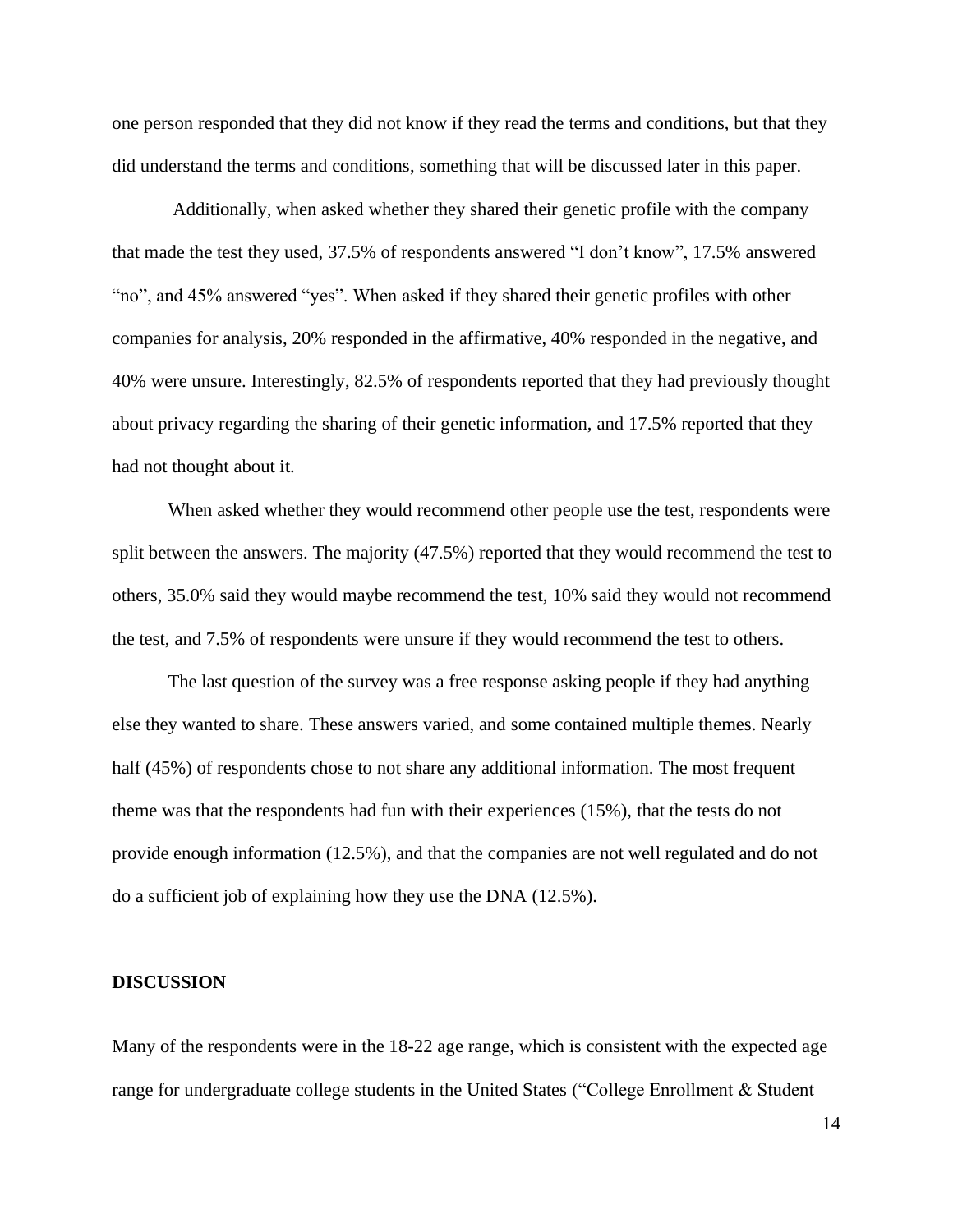Demographic Statistics" n.d.). Nearly 60% of the respondents identified as female, which parallels the 57% of the Western Washington University student body that identifies as female ("Quick Facts | Admissions | Western Washington University" n.d.). WWU is also a predominantly white institution, which is consistent with most of the individuals that completed the survey identifying as white ("Quick Facts | Admissions | Western Washington University" n.d.). Only 25% of the respondents identified as having a disability or chronic illness and only 12.5% identified as having been adopted. The small percentages mean that no rigorous statistical analysis could be conducted with these data, so instead it was just examined for any changes from the overall trend, with no consideration of whether the changes were statistically significant.

The largest number of individuals in a single area of study was 27.5% of respondents reporting studying Social, Behavioral, and Economic Sciences. Biological Sciences and Humanities took spots two and three, with 22.5% and 20% of respondents, respectively, in each category. Again, as per the WWU Admissions Office, the College of Humanities and Social Sciences is the largest on campus, issuing 40% of all degrees, followed by the College of Science and Engineering (18%) and College of Business and Economics (17%). The area of study responses did require some recategorizing, as some individuals listed their specific major and others listed multiple programs. When multiple programs were listed, the first program was selected. Additionally, there were two responses that could not easily be recategorized into a single area of study due to the interdisciplinary nature of "Environmental Science" and the nonspecificity of "Interdisciplinary". Future studies would need to address these issues, perhaps by creating more categories for people to choose from and adding instruction to select their primary area of study if they have more than one.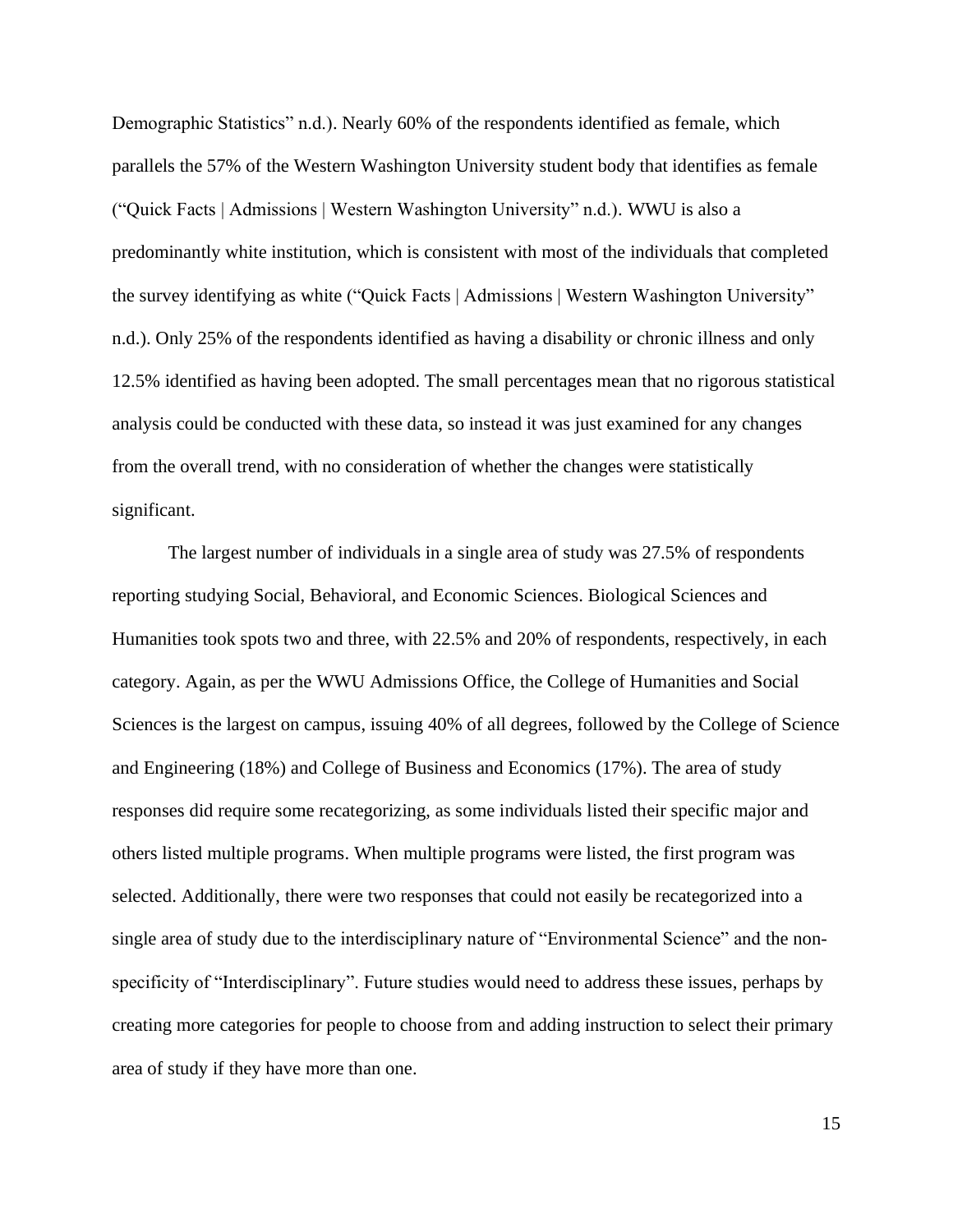The most common means of obtaining a DTC-GT was "as a gift" with 67.5% of respondents reporting they obtained their tests in this manner. There were four answers that were recategorized as gifts, including parents purchasing the tests for their children to use, or a parent regifting a test to their child because the parent did not want to use it. The overall trend of respondents receiving the DTC-GT as a gift aligns with the hypothesis that college students would be more likely to receive these tests as gifts rather than purchasing the tests themselves. It would be interesting to use future research to determine whether students were more likely to request a DTC-GT as a gift or for it to be a surprise, and whether there is a cost component that makes it more likely that a student receives a DTC-GT as a gift rather than purchasing it themselves.

Some of the recategorizing of the responses for how the tests were obtained is likely due to differing ideas of what it means to receive something as a gift. Three out of the four answers that were grouped in with having received the DTC-GT as a gift referenced having a parent purchase the test for their child to use. While that clearly does not fit with having purchased a DTC-GT yourself, it also may not be considered a gift. When designing the survey, I was operating from the definition of gift that classified it as an item given to an individual by another person, frequently within the context of a birthday, holiday, or other special occasion. However, that definition does not necessarily leave space for the moments where a parent purchases something for a child to use, as that does not necessarily fall into a definition of a gift. This question may have been better served by adding a definition of a gift or by changing the phrasing of answers to provide multiple options for how someone could receive a DTC-GT from another individual, such as "my parent(s) bought it for me".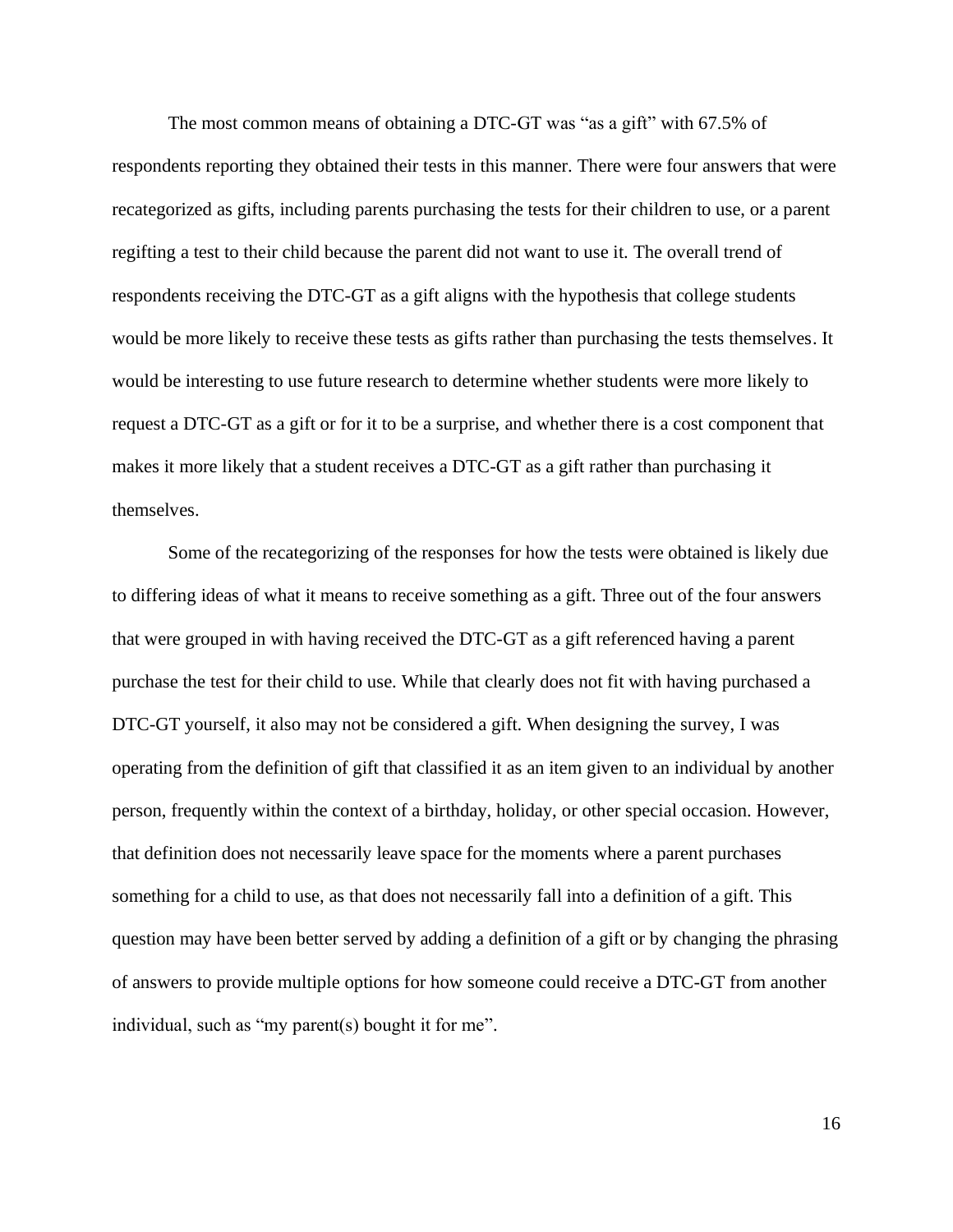Tests from 23andMe were used most often (55%), followed by AncestryDNA (37.5%). This is unsurprising given that these are some of the most well-known brands. Additionally, 23andMe is the only company certified by the FDA for use in medical genetic testing, whether to create an overall medical genetic profile or to determine risk factors for a specific condition, which means that anyone wanting to use a DTC-GT to better understand their health would need to use a test from 23andMe or look to third-party providers to analyze a genetic profile obtained from using a DTC-GT. The ages at which survey participants fits, at least partially, with the high percentage of tests received as gifts. The youngest point at which someone used a DTC-GT was age thirteen, and the largest response for a single age was 20% of respondents using a DTC-GT at age nineteen. Of the total number of respondents, 32.5% of them reported using a DTC-GT before the age of eighteen, which is not entirely surprising if nearly 70% of the respondents received the DTC-GT as a gift.

Most often, the DTC-GTs were used for an individual to learn about their genealogy and ancestry (88.1%) or just for fun (66.7%). However, one person did report that the reason they used a DTC-GT was due to familial pressure, which would have been an interesting response to explore further with more detailed questions or a post-survey interview. Fewer individuals reported that one of their purposes for using the DTC-GT was to learn about their medical genetic profile (35.7%), to learn about their genetic risk factors (23.8%), or to find family members (16.7%). It is not entirely surprising that the number of people who reported that they wanted to learn about health-related topics is lower, especially since only one DTC-GT company offers those services, and the cost almost doubles when health reports are added to basic geographical ancestry analysis.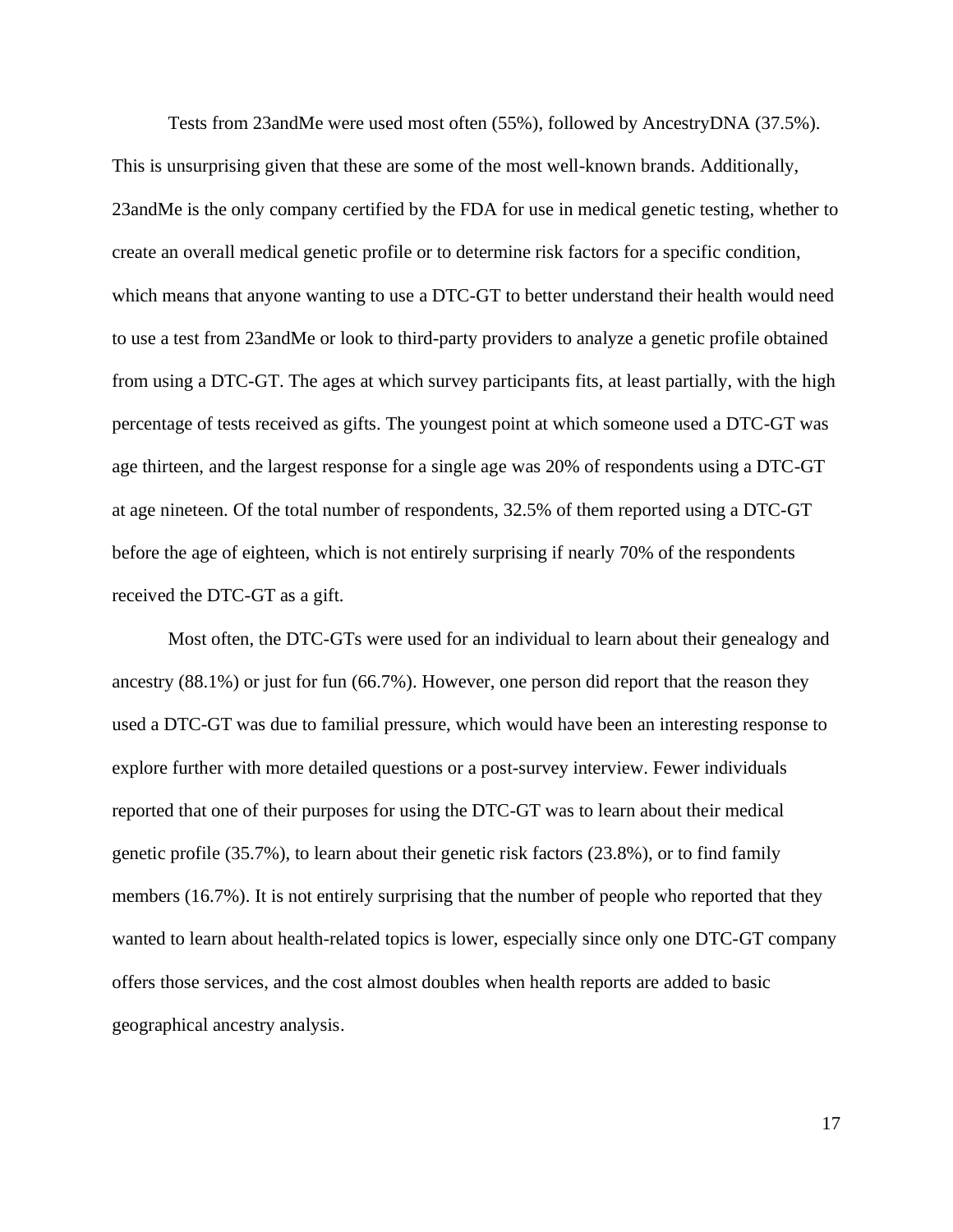Though the sample size was too small for statistical analysis, I did still examine the trends in DTC-GT use for individuals who indicated that they either had a disability or chronic illness or were adopted to see if there were any differences from the overall trends. The top purposes for use of DTC-GTs for individuals with disabilities or chronic illnesses was to learn about their genealogy and ancestry (100%), followed by using the DTC-GT for fun (70%). Learning about their medical genetic profile or genetic risk factors were less common uses, at 50% and 40% of respondents respectively. These percentages are higher than in the overall reports, but the smaller sample size may be an influencing factor to make these numbers seem higher than what they might be in larger populations.

My initial hypothesis was that having a disability or chronic illness would increase the likelihood that an individual would choose to use a DTC-GT that provides a medical report in addition to the genealogy and ancestry report. However, not all disabilities have a genetic basis, so those individuals may not be interested in receiving a report about their medical genetic profile or genetic risk factors. The same idea may hold true for those with chronic illnesses depending on the individual and their condition, they may already know everything they consider significant in terms of their health. Future research may be well served by separating these identities in the demographics section of a survey and asking follow-up questions in an interview to identify any factors that influenced the individual's decision regarding purchasing a DTC-GT that could also provide a health report.

Individuals that reported they were adopted had an interesting trend in their purposes for using a DTC-GT. Using a test to learn about genealogy and ancestry or to find family members were both selected by 80% of respondents. Using a test for learning about their medical genetic profile or learning about genetic risk factors were both selected by 60% of respondents. Like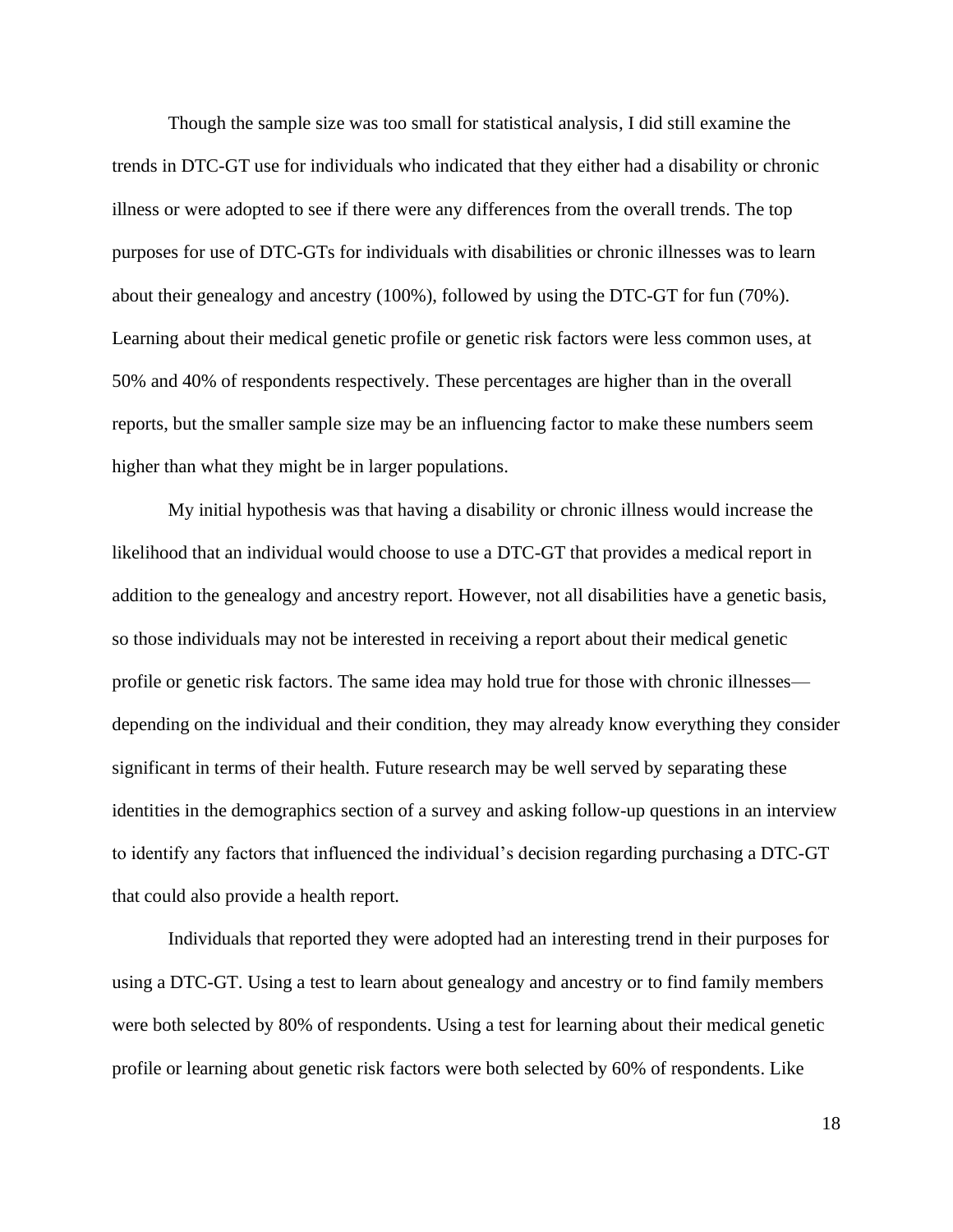with the trends observed in individuals with a disability or chronic illness, the sample size was too small for rigorous statistical analysis, so it is unclear whether these trends can truly be applied to a larger population. The observed trends are understandable under a hypothesis that adopted individuals are less likely to know, genetically speaking, where their roots lie and to whom they may be connected. Additionally, a potential increase in the desire to use a DTC-GT to learn about their medical genetic profile or genetic risk factors could be linked to a decreased likelihood that these individuals would be in possession of any medical history from their genetic family. Not knowing genetic family medical history can mean that an individual does not have the opportunity to make changes to their lifestyle or their approach to medical care that could reduce disease risk or help quickly catch any developing conditions or diseases.

When asking individuals about their levels of satisfaction with three different purposes for using a DTC-GT, the percentage of individuals indicating they were satisfied by what they learned decreased based on the purpose for test use. Those who chose to learn about their genealogy and ancestry were most likely to be satisfied, with 65% answering yes. One individual did note that they wished the results had been a little more specific, which could be connected back to the idea that these results are generated based on company-cultivated databases filled with the genetic profiles of individuals who had previously used the service. If someone does not match with many of the trends observed in tested populations, then their results would be less specific due to a lack of data.

In individuals that chose to learn about their medical genetic profile or genetic risk factors, the satisfaction levels were far more varied. Only 32.5% of individuals reported being satisfied with what they learned from their medical genetic profile and 17.5% were dissatisfied. For those learning about their genetic risk factors, the satisfaction versus dissatisfaction levels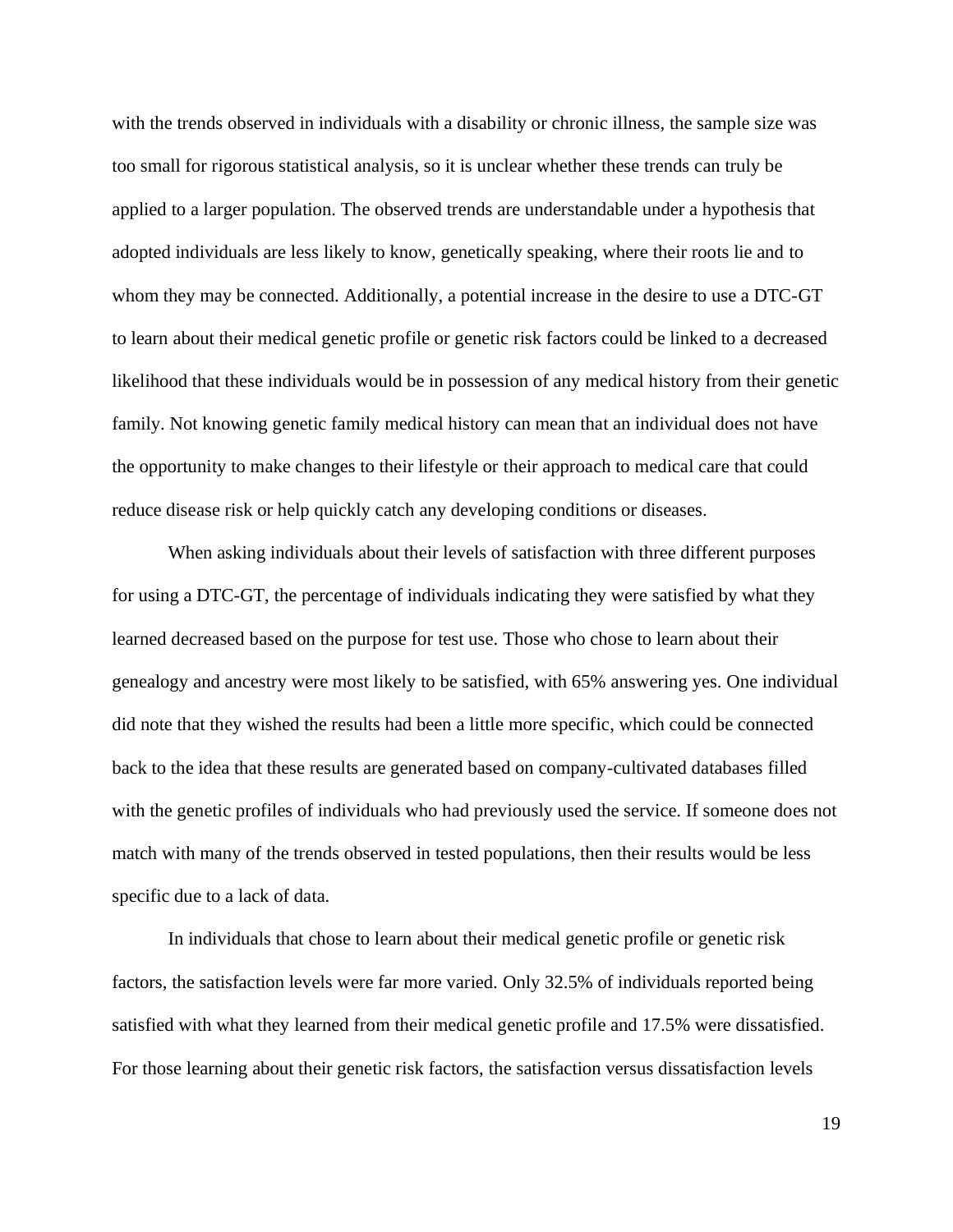were even closer, at 27.5% and 22.5% of the responses respectively. There were a larger percentage of both questions that were comprised of the "I don't know", "I prefer not to answer", and "Other" responses, which may be partially due to the design of the question. There was no clear way for individuals to indicated that they did not use the DTC-GT for these purposes, which means people may have all chosen to answer in different manners, confounding the data.

Future surveys would need to address this, whether by skip questions based on the indicated use of the DTC-GT, or by offering a clear option for individuals who did not use the test for a given purpose. Additionally, the question itself should include a definition of what satisfaction means for the survey purposes to ensure that respondents all have the same understanding of what the question is asking before they answer. It may also be useful to assess whether the DTC-GT services matched individuals' expectations, since satisfaction can be based on whether an individual was pleased with their results and therefore would not provide information on whether the tests worked as advertised.

The respondents were asked whether they read the terms and conditions for the DTC-GT that they used, as well as whether they understood what they read. There were fourteen individuals (35%) that reported reading the terms and conditions, while the remaining 65% either had not read, or were not sure if they had read the terms and conditions. When asked if they understood what they had read, eleven respondents (27.5%) answered "yes" and the remaining 72.5% were not sure if they understood or did not understand the terms and conditions.

What was most interesting was that only 25% of respondents had answered yes to both questions, which is lower than the total percentage of affirmative answers for understanding the terms and conditions. When examining the data further, it was determined that one individual reported "I don't know" for reading the terms and conditions, but answered that, yes, they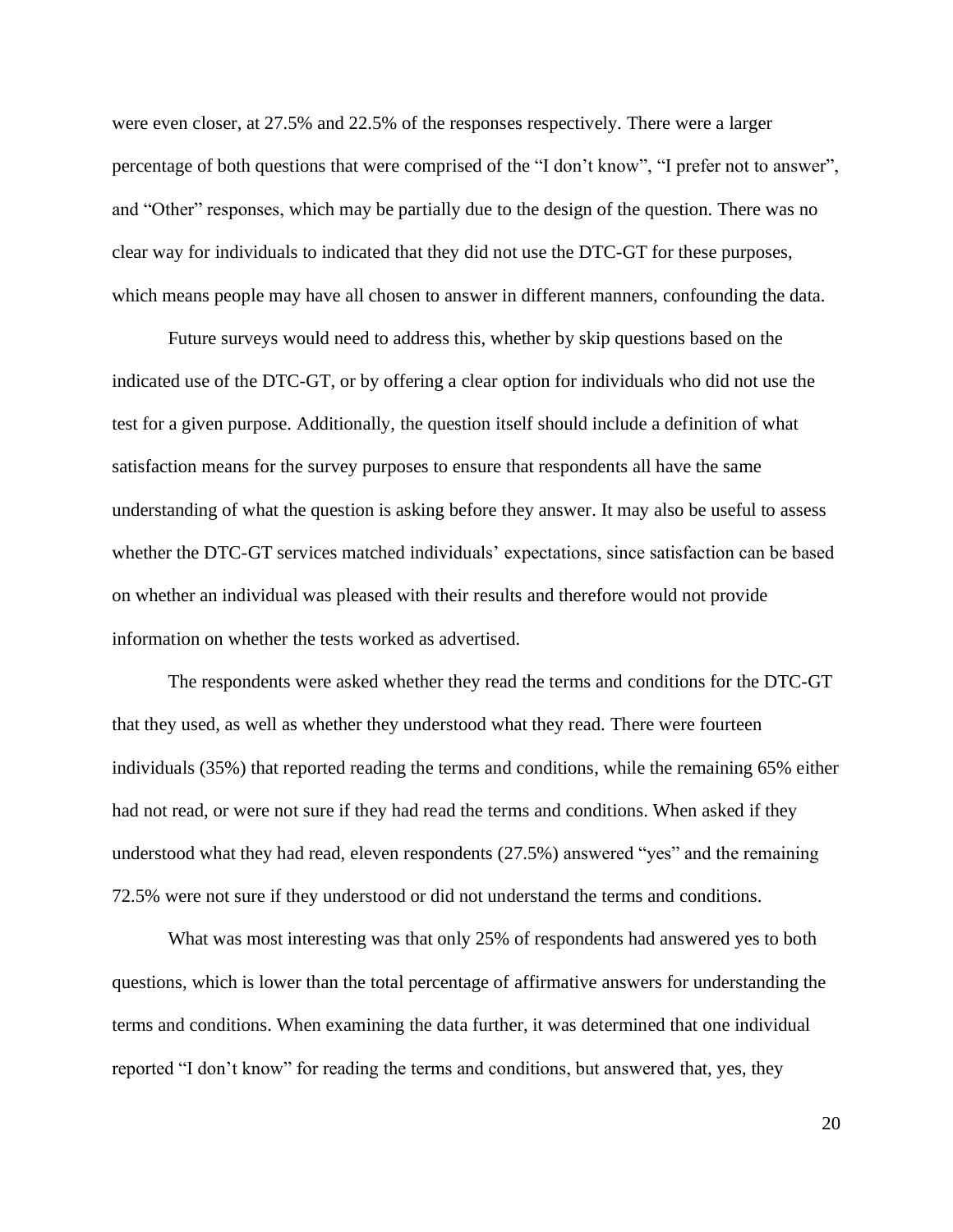understood them. I am unsure if that was an accidental yes response, as it does not seem possible to be unsure if you read the terms and conditions but confident that you understood them. The terms and conditions for DTC-GTs are frequently written at a college reading level, and though the population for the survey was college students, I do question whether the students that reported understanding the terms and conditions actually did or if they responded in the affirmative to make themselves seem more impressive.

For a company to generate a set of results from a DTC-GT sample, individuals must share their raw profile with that company. However, when asked whether they shared their genetic profile with the company that made their test, only 45% of respondents, eighteen individuals, responded that they shared their profile. Of the remaining twenty-two individuals, fifteen responded that they did not know (37.5%), which indicates that the question may not have been entirely clear and may not have been necessary for the overall survey. When asked if they shared their genetic profile with companies other than the company that made the test they used, 20% of respondents replied that they had, but the other 80% was evenly split, 40% and 40%, between "no" and "I don't know". This question could have been improved by adding an additional definition or explanation of what the question was asking, or by rephrasing it to ask if the respondents had chosen to share their genetic profiles with a third-party company for further analysis.

In addition to asking whether people had chosen to share their genetic profiles, I also asked whether they had ever thought about genetic privacy before taking this survey. Surprisingly, more than 80%, thirty-three individuals, replied that they had previously thought about privacy and the remaining seven individuals had not. This result was somewhat unexpected as I had believed that there would be a more even split between the yes and no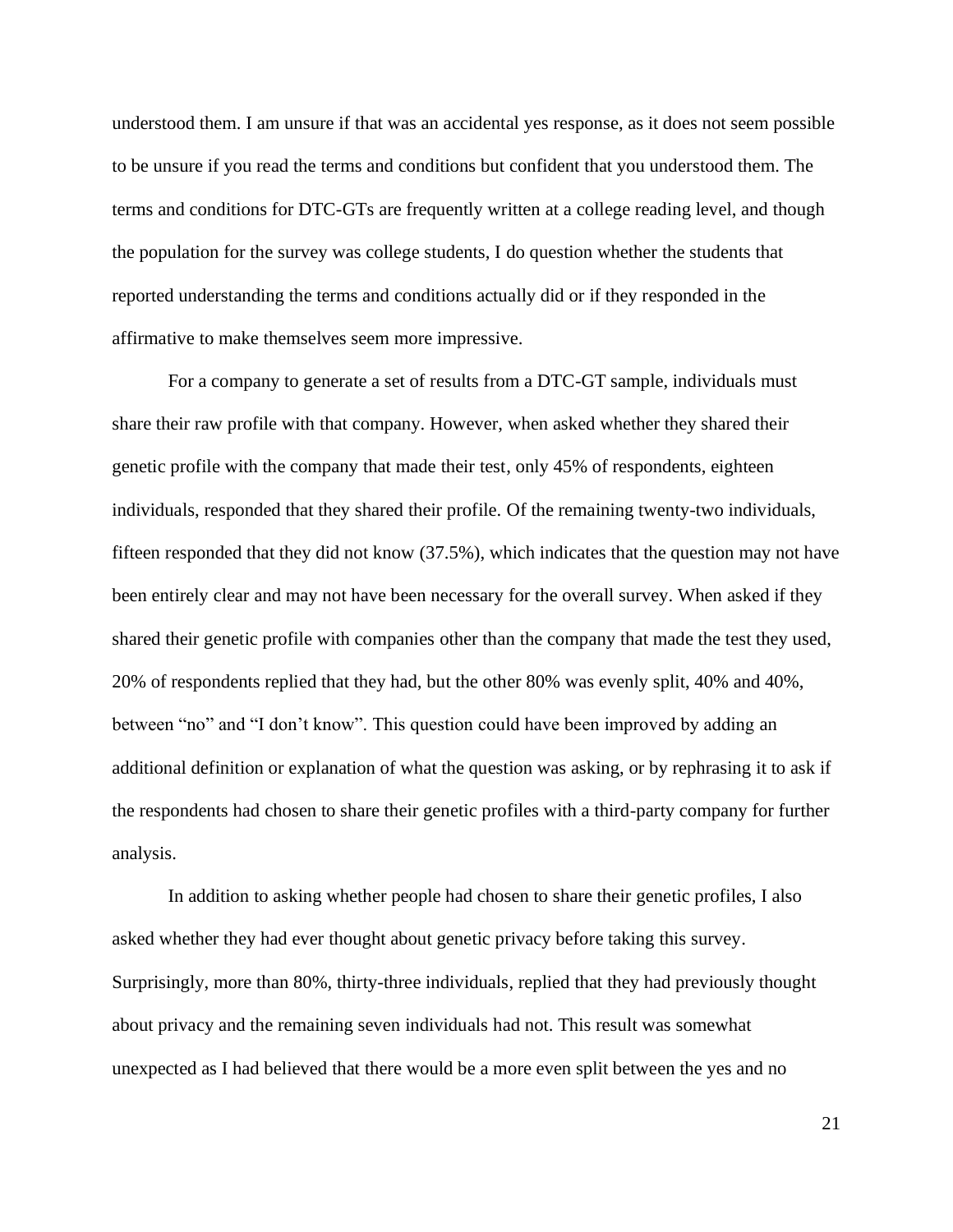answers. It made me wonder what people were thinking about when they considered genetic privacy, and whether it influenced their decision to use a DTC-GT in any way. Further examination of how people define privacy would be interesting, as well as the extent to which people will research DTC-GT companies and their policies during their considerations of genetic privacy.

Aside from a free-response question, the last question asked was whether the respondents would recommend that others use a DTC-GT. The split between "yes" and "maybe" was closer than I anticipated, 47.5% versus 35%. I was expecting there to be a single answer that captured a majority of responses, but instead responses were more evenly split between "yes" and "maybe". Only 10% of respondents would not recommend using a DTC-GT to others, and 7.5% responded that they did not know if they would make that recommendation. It would be interesting to explore the perspectives of those individuals that responded either "maybe" or "I don't know" to see if they would recommend the use of DTC-GTs on a case-by-case basis, or if there was some other influencing factor that might result in them changing their response.

The free-response question at the end of the survey was the most interesting to read through. Just over half of the respondents, 55%, decided that they had more thoughts they wanted to share on the topic of DTC-GTs. Some of the overarching themes were that the tests were fun to use, but that they don't always provide enough information, and that the companies are not well-regulated, nor do they provide much information about how they use the DNA they receive.

On the topic of DTC-GTs being fun to use, one person responded, "It is cool that as the database grows they can update your genetic breakdown!", which shows both the role that having a large and detailed database plays in creating a detailed analysis, and the joy that an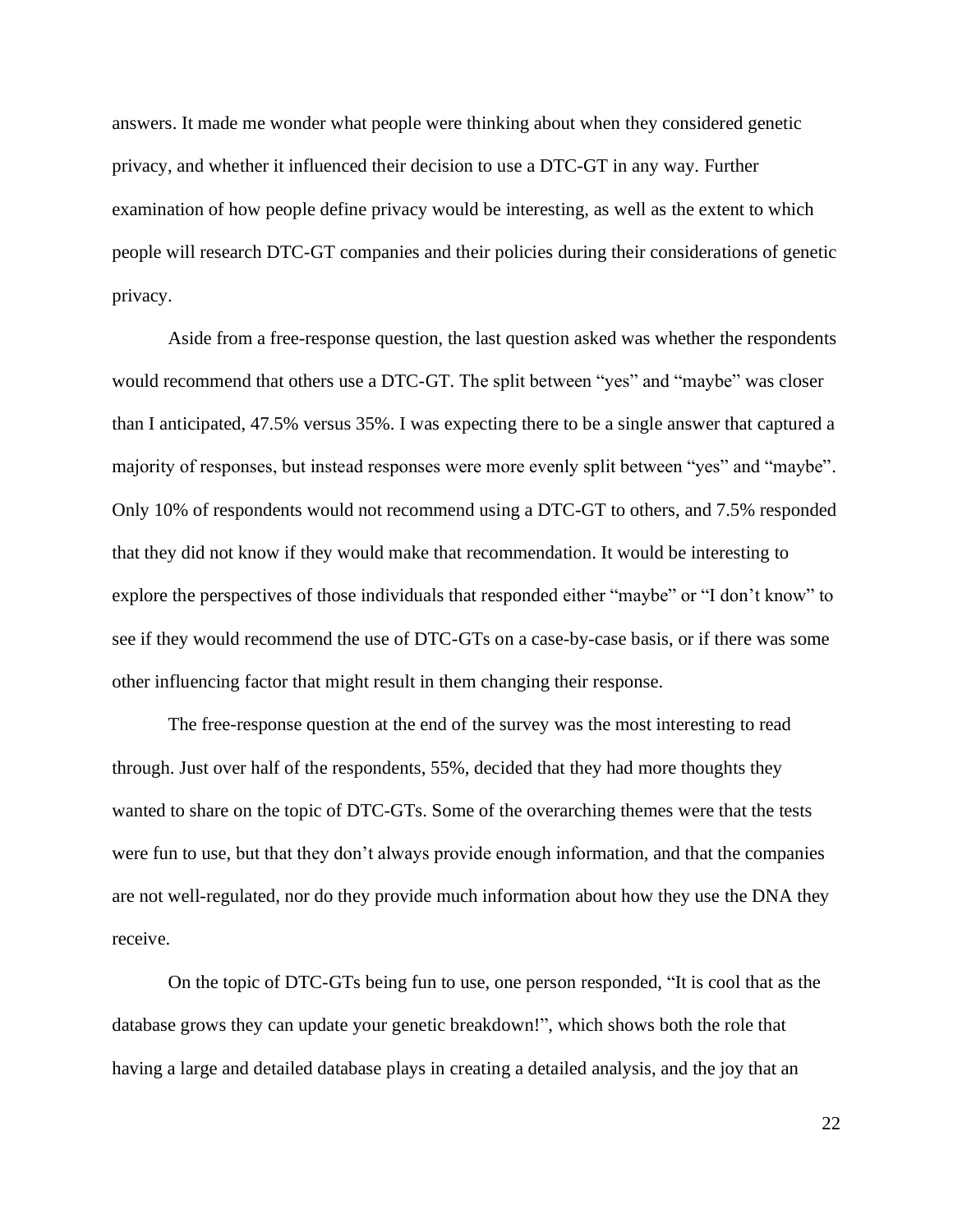individual can feel when they gain more information about themselves. Other individuals talked about how easy the tests were to use and how it can be "fun to compare against friends".

Some individuals complained about the overall accuracy and detailedness of the results, saying, "It's not as specific as they portray it to be" and "Not enough information on indigenous genealogy (not surprising)". Especially with this second comment, it connects back to the idea that DTC-GT companies build their databases using submitted samples, and when the databases are lacking in samples from a population, then the results for any individuals in that population are going to be lacking in comparison to those from an individual from a large population that has submitted many samples to a DTC-GT company.

The last of the main themes was that the lack of regulation and information about how DNA samples are used by DTC-GT companies can be concerning. One person brought up the idea that "There should be an age limit, so that minors cannot give away their DNA. I got this test as a gift when I was a minor and did not understand the full extent of what companies can do with the data that DNA provides." Given that a number of the other survey respondents had also used DTC-GTs before they turned eighteen (32.5%), it does raise the question of whether these individuals were able to provide informed consent, and whether an age limit to ensure informed consent is provided should be considered during the imposition of any future regulations on DTC-GT companies. Another individual raised the idea that "It's concerning to see this information beginning to be used in criminal cases." This is a concern that has been raised previously in the literature, and it will be interesting to see whether there will be increased regulations and oversight of law enforcement regarding access to DTC-GT company databases.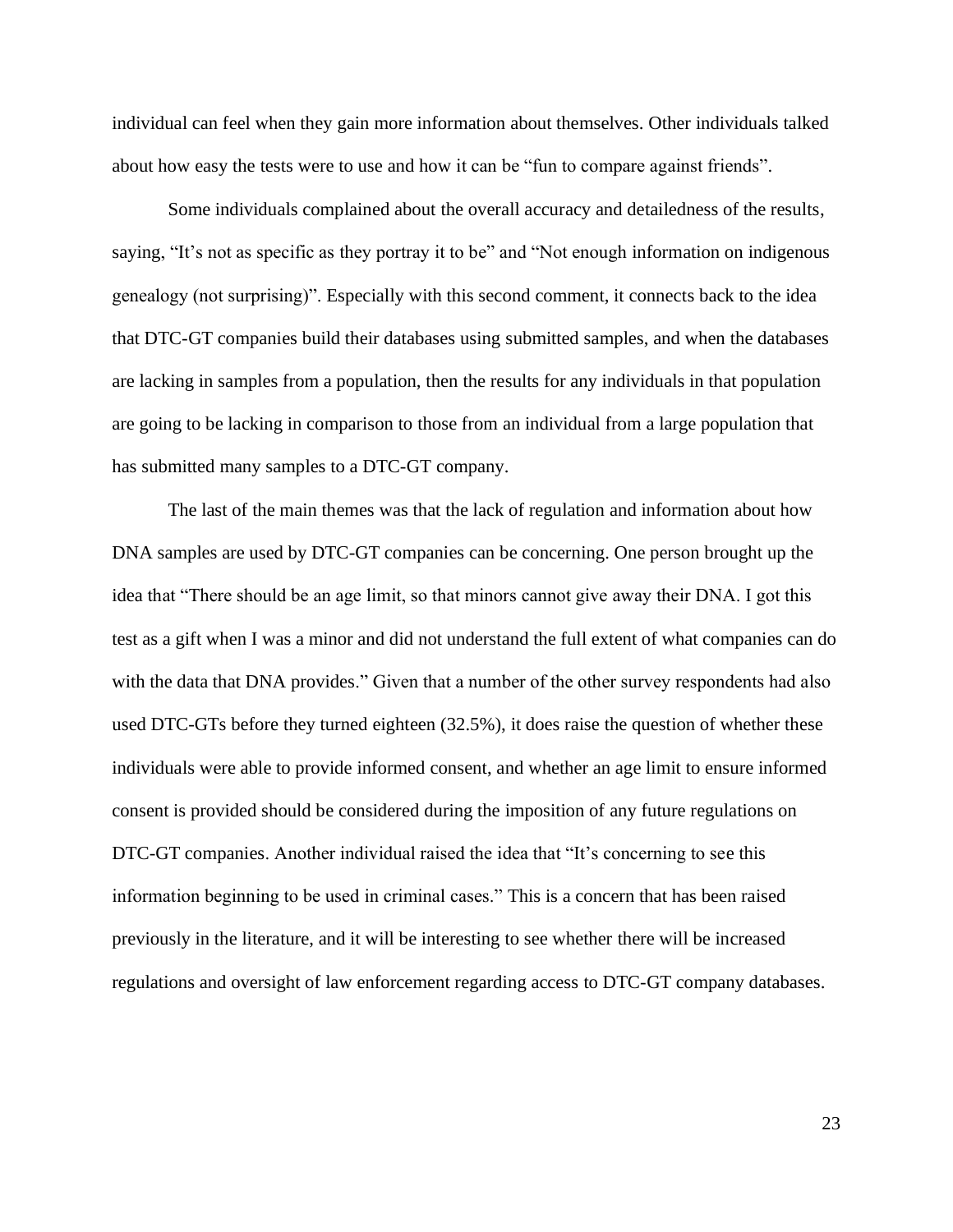There was one response that was especially interesting, as it seemed like this individual really understood the sometimes-damaging impact of conflating the concepts of geographic ancestry and ethnicity:

They lost my sample the first time. Also I mainly did it because I'm interested in my ancestry and family history through what DNA can show me. And the females in my family pushed me to want to know more and to do this and it is interesting. But also I don't like the problematic components of ancestry and similar consumer companies for genetic kits. I think it's especially problematic because of how it allows white people to try and move to innocence (see themselves as innocent in settler colonialism) by seeing DNA that gives them some type of lessened privilege (for example the 1/32 Cherokee trope, or only thinking of the white ethnic relations such as Irish and Italian ethnic groups being stratified historically but now it doesn't matter as much and is used as a trope again). Also that idea for white folks especially to have something "unique" in them by having supposed ancestry to other areas and brings on a lot of trips of tropicality, objectification, fetishization, and dehumanization of Black, Indigenous, and People of Color. Plus what this survey seems to be trying to get at as it is another form of surveillance as well. (Response 7)

This idea of geographic ancestry and ethnicity being separate is something that I am not entirely sure that people entirely understand, and the advertising methods of the DTC-GT companies do not help with that confusion. When individuals immediately adopt the trappings of a culture other than the one they were raised in, based on the strength of a DTC-GT result, it raises questions of whether they truly understand and respect the culture that they are adopting. As this respondent pointed out, some individuals may even use the results of a DTC-GT to excuse either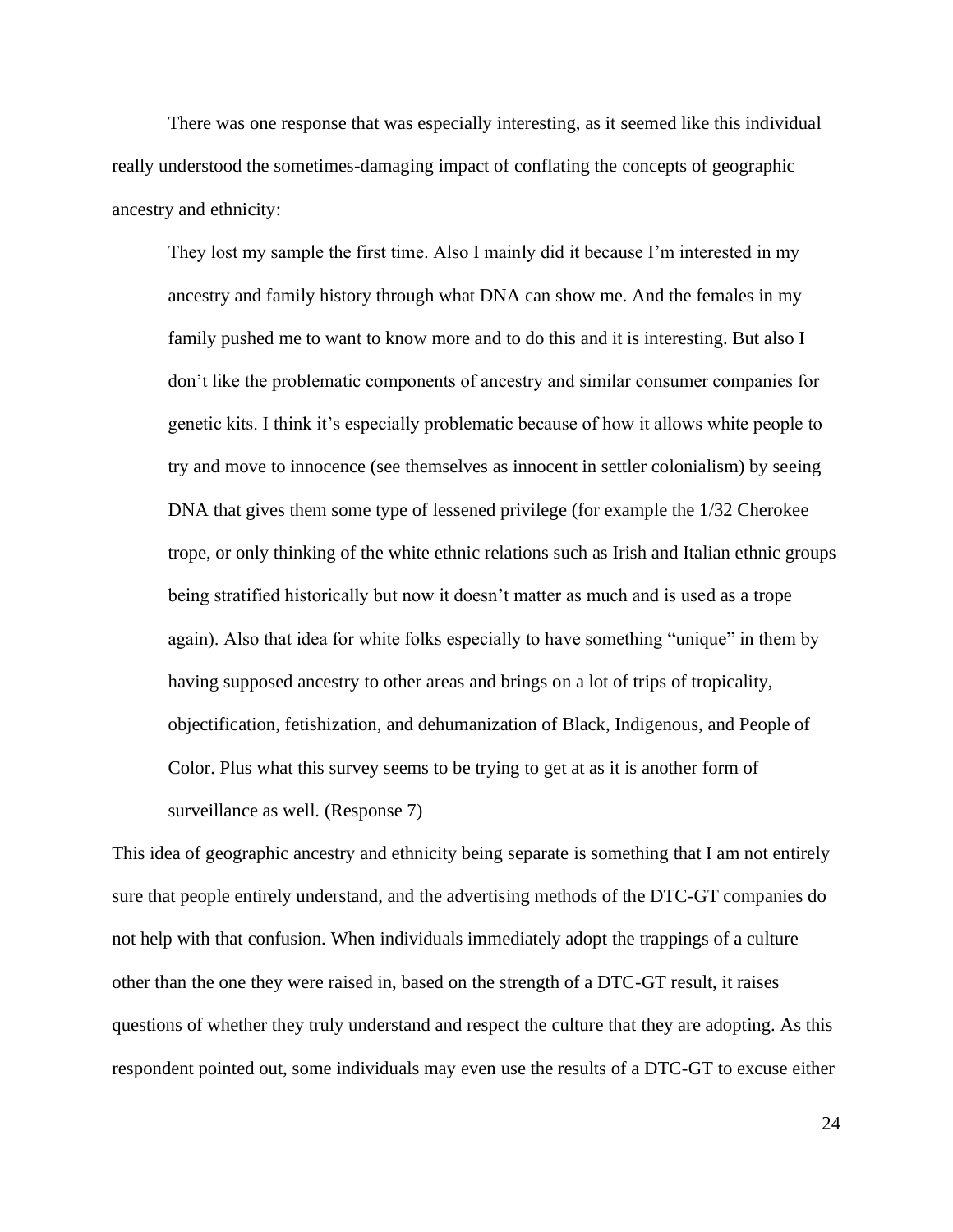their own behavior towards a marginalized community or to attempt to push aside the experiences of the people in that marginalized community and invalidate them, due to a belief that they are now part of that community. However, one of the issues with this is people may be basing their belief on a result that indicates a very low probability that they belong to that group, which does not provide them with any of the authority that can be gained from a lived experience in a marginalized community. This is something that really should be discussed in the context of DTC-GTs to make sure that people are truly taking the time to understand what their results mean, and that results of these tests are not being used to negatively impact already marginalized communities.

There were two complete responses that were removed from the analysis. The first was a test to ensure that the survey data was properly recording and could be downloaded for analysis once the survey closed. The second response was removed because the person had chosen to use every opportunity where there was an "other" option with a text box to respond with racist remarks. Unfortunately, because this survey was completely anonymous, there was no other way to respond to this unacceptable behavior. The survey was also open to anyone who had the link, which potentially made it easier for individuals with malicious intent to access, so I was thankful that there was only a single set of hateful responses, because it is possible that there could have been more. This is something I would want to take into consideration with any future surveybased research to minimize access by malicious and racist individuals, while still making it relatively accessible to the focus population.

Overall, when looking at the data collected in this survey, there seem to be multiple avenues that could be pursued in the future given the number of interesting responses and trends. Especially when looking at the number of respondents that said they had previously considered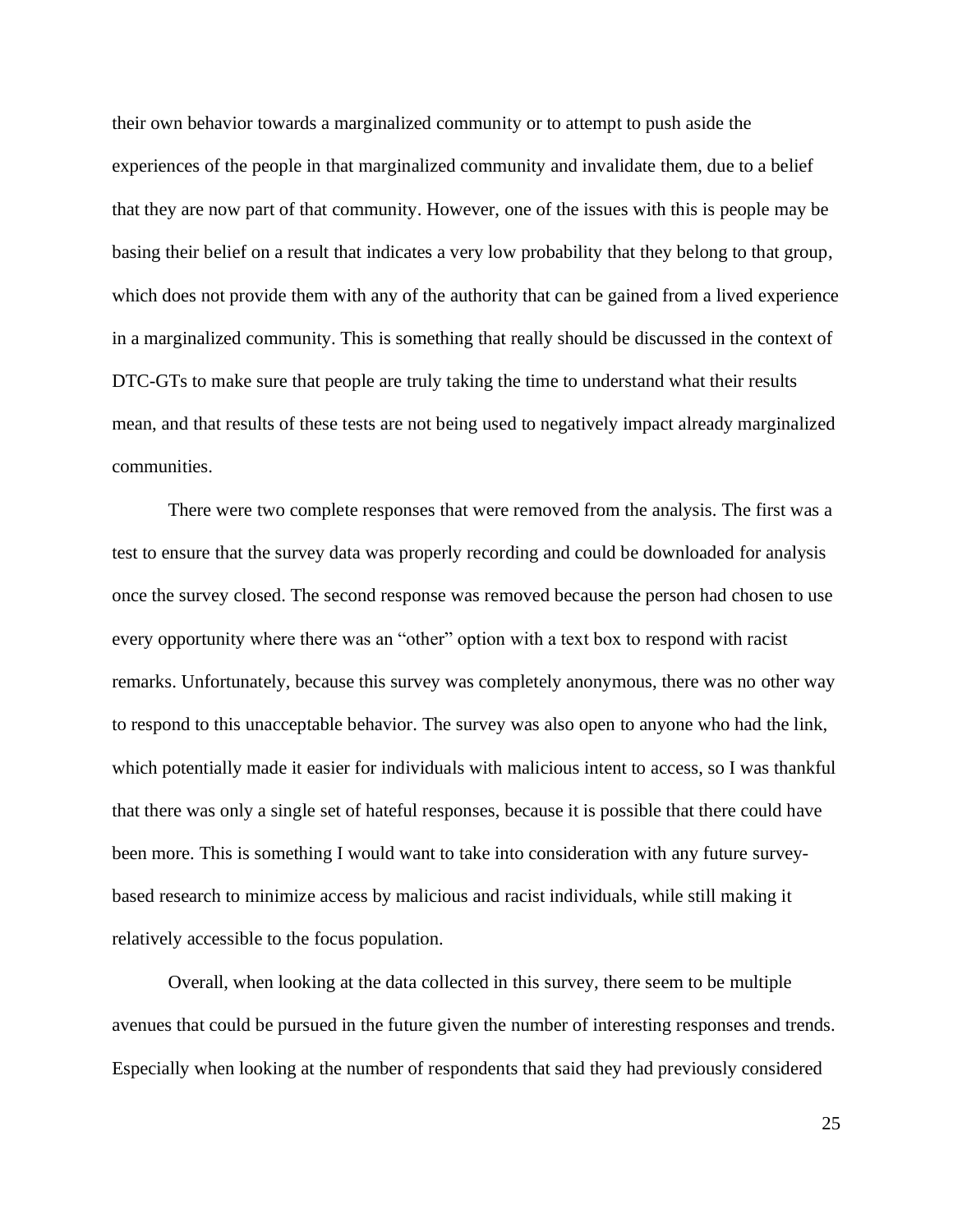genetic privacy, I have to think that students seem more likely to understand what they are getting out of their use of DTC-GTs, but less likely to consider or understand exactly what they are contributing, and what that might mean for them.

#### **STUDY LIMITATIONS**

This study was comprised of a small sample, which limits statistical analysis. The demographics of the individuals that took the survey were representative of the population that was surveyed; however, the nature of that population means that, had any significant results been found, they could not be applied more broadly without future research to see if the trends held up in larger and more varied populations. Further training in statistics may have made it possible to generate some initial statistical analysis, however the small size of the sample and the structure of some of the questions meant that complex statistical analysis was beyond present skill levels. The size of the sample may have been improved had there been an incentive associated with taking the survey, but the classroom-use only nature of this study meant that there was no funding for incentives. Additionally, this survey was published and shared midway through the spring term, which is a point in the year where students are most likely to be busy with homework and exams and therefore less likely to spend time on a survey that does not have any incentives associated with it.

#### **CONCLUSION**

The data generated in this pilot survey has helped to create more questions to guide future research. Initial trends seem to indicate that college students are more likely to receive DTC-GTs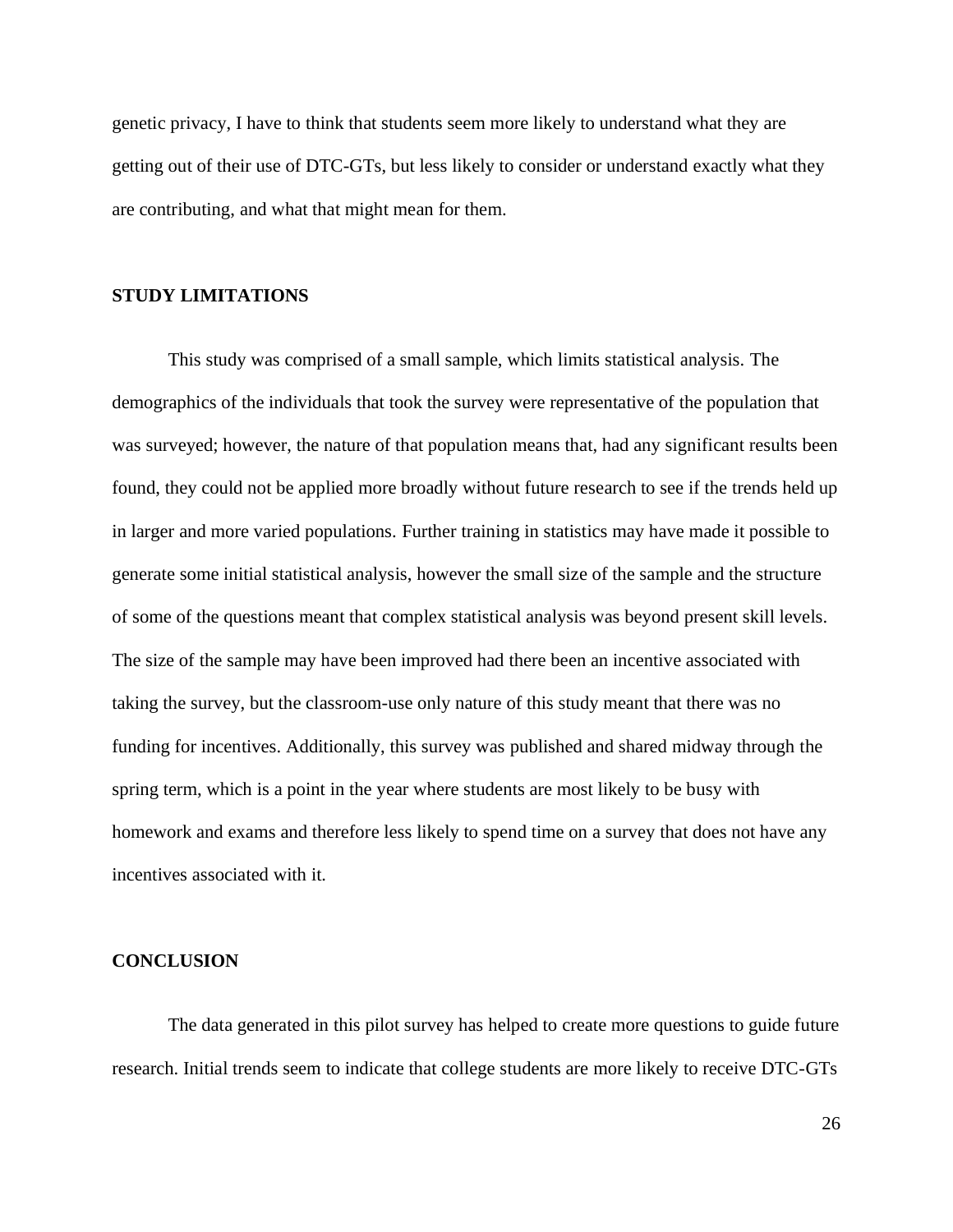as gifts rather than purchasing the tests themselves, the most common uses are to learn about genealogy and ancestry or for fun, and that many of them have thought about genetic privacy at some point in time. Future research would expand on these results and incorporate the changes mentioned in the discussion section to improve the quality of the results from any surveys run. In addition to a modified survey, which could be distributed to a broader population, adding interviews would provide the opportunity to gain further insight into trends in responses, especially when those trends are different from what had been expected.

One of the most interesting concepts that was revealed by this survey was the cultural concept of gifts and gift-giving. Exploring that concept and how it plays into college student use of DTC-GTs could provide new understanding of how gifts and gifting are viewed by college students, which could be expanded to other types of gifts, not just DTC-GTs. It would also be interesting to focus research on how college students are considering genetic privacy, especially if it encompassed perspectives of both those who have and have not used DTC-GTs. Another thing to examine is how students consider the differences between ethnic and genetic identities, and how often they consider those to be separate identities. There are many different avenues to pursue based on the results of this survey, and I am excited to see what new information will emerge in coming years.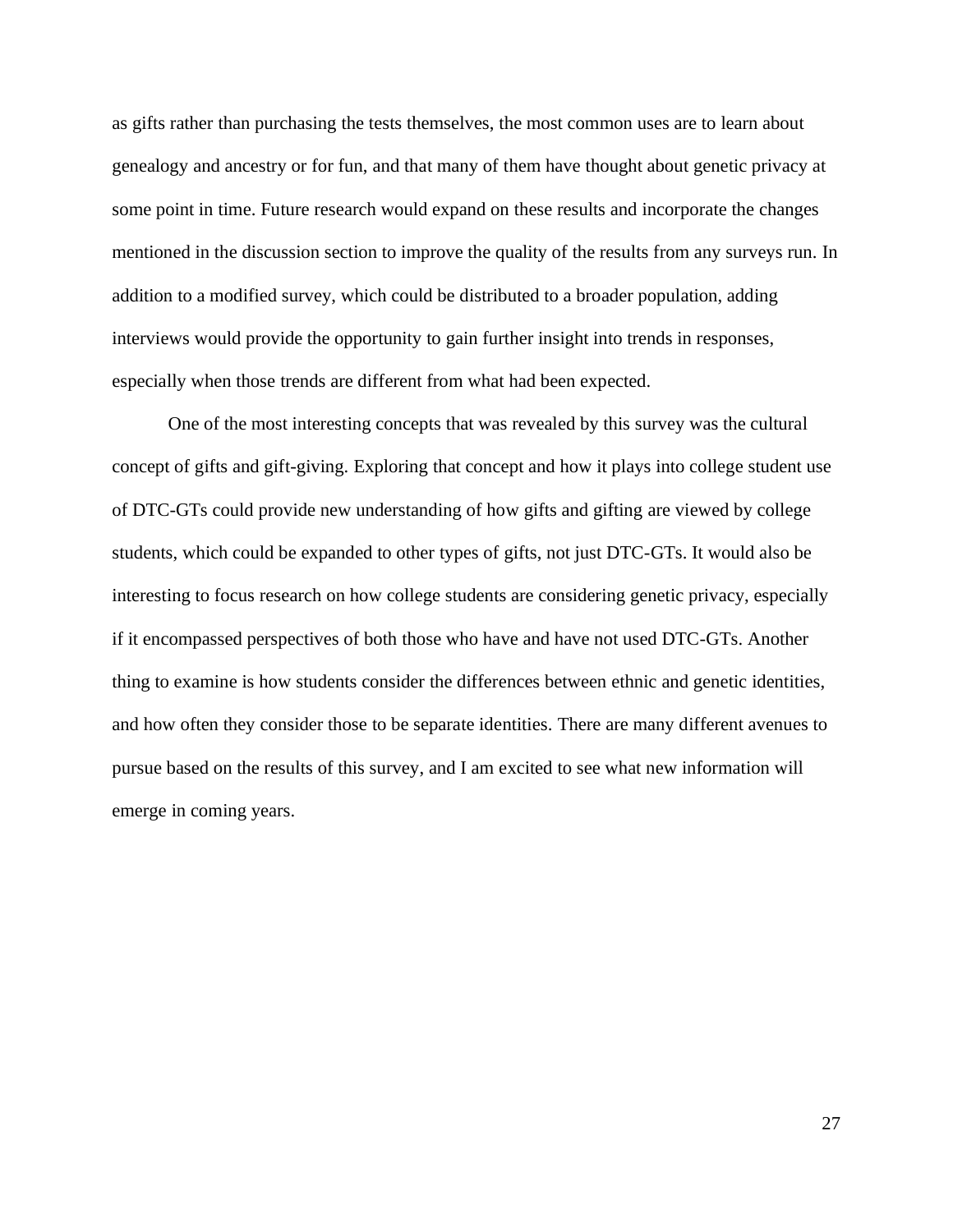#### **WORKS CITED**

- 23andMe. n.d. "DNA Genetic Testing For Health, Ancestry And More 23andMe." Accessed May 20, 2022. https://www.23andme.com/.
- Alsafar, Habiba, Deema Islayem, Reem Almansoori, Tahnoon Alnahyan, Abdulla Alhammadi, Raven Haan, and Guan Tay. 2021. "Perceptions on Genetic and Genome Screening among College Students in the Emirates of Abu Dhabi." *Dubai Medical Journal* 4 (3): 263–72. https://doi.org/10.1159/000518623.
- "AncestryDNA® | DNA Tests for Ethnicity & Genealogy DNA Test." n.d. Accessed May 20, 2022. https://www.ancestry.com/dna/.
- Arnold, Bruce, and Wendy Bonython. 2019. "The Indignity Of Abstraction: Datamining and Autonomy in the Age of Direct to Consumer Genomics." *Griffith Journal of Law & Human Dignity* 7 (2). https://griffithlawjournal.org/index.php/gjlhd/article/view/1186.
- Austriaco, Nicanor. 2014. "Direct-to-Consumer Genetic Testing in the College Classroom: Knowledge, Attitudes, and Concerns of Introductory Biology Students." *PeerJ PrePrints*, February. http://dx.doi.org/10.7287/peerj.preprints.242v1.

"Collecting a Saliva Sample." n.d. Accessed May 20, 2022. https://support.ancestry.com/s/article/Collecting-a-Saliva-Sample?language=en\_US.

- "College Enrollment & Student Demographic Statistics." n.d. Education Data Initiative. Accessed June 13, 2022. https://educationdata.org/college-enrollment-statistics.
- Darroch, Fiona, and Ian Smith. 2021. "Establishing Identity: How Direct-to-Consumer Genetic Testing Challenges the Assumption of Donor Anonymity." *Family Court Review* 59 (1): 103–20. https://doi.org/10.1111/fcre.12553.
- "Getting Started With the 23andMe DNA Test Kit." n.d. 23andMe Customer Care. Accessed May 20, 2022. https://customercare.23andme.com/hc/en-us/articles/202904640-Getting-Started-With-the-23andMe-DNA-Test-Kit.
- Gollust, Sarah E., Stacy W. Gray, Deanna Alexis Carere, Barbara A. Koenig, Lisa Soleymani Lehmann, Amy L. McGUIRE, Richard R. Sharp, et al. 2017. "Consumer Perspectives on Access to Direct-to-Consumer Genetic Testing: Role of Demographic Factors and the Testing Experience." *The Milbank Quarterly* 95 (2): 291–318. https://doi.org/10.1111/1468-0009.12262.
- Hazel, James W., Catherine Hammack-Aviran, Kathleen M. Brelsford, Bradley A. Malin, Laura M. Beskow, and Ellen Wright Clayton. 2021. "Direct-to-Consumer Genetic Testing: Prospective Users' Attitudes toward Information about Ancestry and Biological Relationships." *PLOS ONE* 16 (11): e0260340. https://doi.org/10.1371/journal.pone.0260340.
- Hendricks-Sturrup, Rachele M., and Christine Y. Lu. 2019. "Direct-to-Consumer Genetic Testing Data Privacy: Key Concerns and Recommendations Based on Consumer Perspectives." *Journal of Personalized Medicine* 9 (2). http://dx.doi.org/10.3390/jpm9020025.
- "Home | Qualtrics Experience Management." n.d. Accessed June 10, 2022. https://wwu.az1.qualtrics.com/homepage/ui.
- Horton, Rachel, Gillian Crawford, Lindsey Freeman, Angela Fenwick, Caroline F Wright, and Anneke Lucassen. 2019. "Direct-to-Consumer Genetic Testing." *BMJ*, October, l5688. https://doi.org/10.1136/bmj.l5688.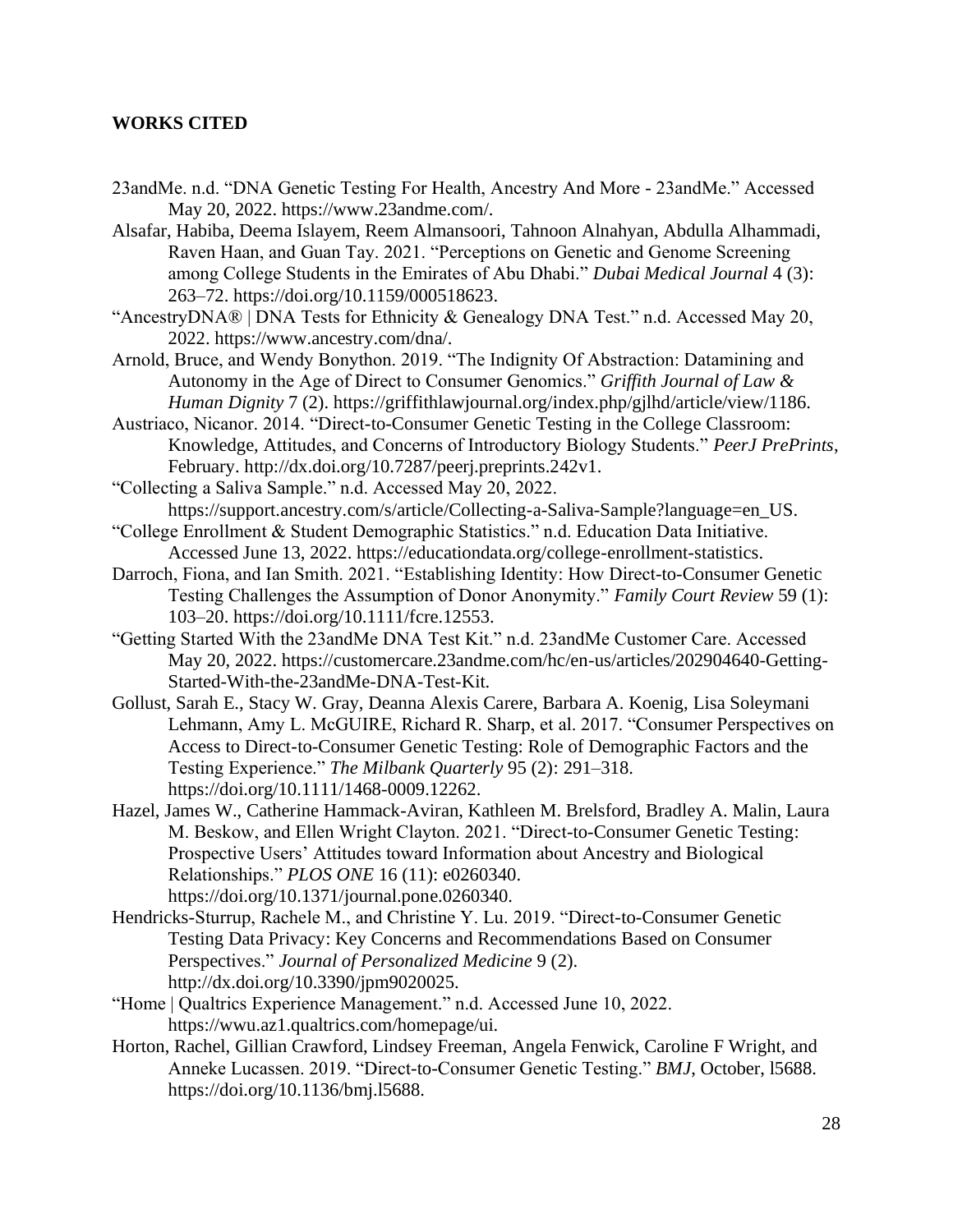- Hsieh, Vicky, Tamara Braid, Erynn Gordon, and Laura Hercher. 2021. "Direct-to-consumer Genetic Testing Companies Tell Their Customers to 'See a Genetic Counselor'. How Do Genetic Counselors Feel about Direct‐to‐consumer Genetic Testing?" *Journal of Genetic Counseling* 30 (1): 191–97. https://doi.org/10.1002/jgc4.1310.
- King, Jennifer. 2019. "'Becoming Part of Something Bigger': Direct to Consumer Genetic Testing, Privacy, and Personal Disclosure." *Proceedings of the ACM on Human-Computer Interaction* 3 (CSCW): 1–33. https://doi.org/10.1145/3359260.
- Olwi, Duaa, Leena Merdad, and Eman Ramadan. 2016. "Knowledge of Genetics and Attitudes toward Genetic Testing among College Students in Saudi Arabia." *Public Health Genomics* 19 (5): 260–68.
- Popejoy, Alice B., Deborah I. Ritter, Kristy Crooks, Erin Currey, Stephanie M. Fullerton, Lucia A. Hindorff, Barbara Koenig, et al. 2018. "The Clinical Imperative for Inclusivity: Race, Ethnicity, and Ancestry (REA) in Genomics." *Human Mutation* 39 (11): 1713–20. https://doi.org/10.1002/humu.23644.
- "Quick Facts | Admissions | Western Washington University." n.d. Accessed May 31, 2022. https://admissions.wwu.edu/quick-facts.
- Yin, Zhijun, Lijun Song, Ellen W. Clayton, and Bradley A. Malin. 2020. "Health and Kinship Matter: Learning about Direct-to-Consumer Genetic Testing User Experiences via Online Discussions." *PLoS ONE* 15 (9): 1–15. https://doi.org/10.1371/journal.pone.0238644.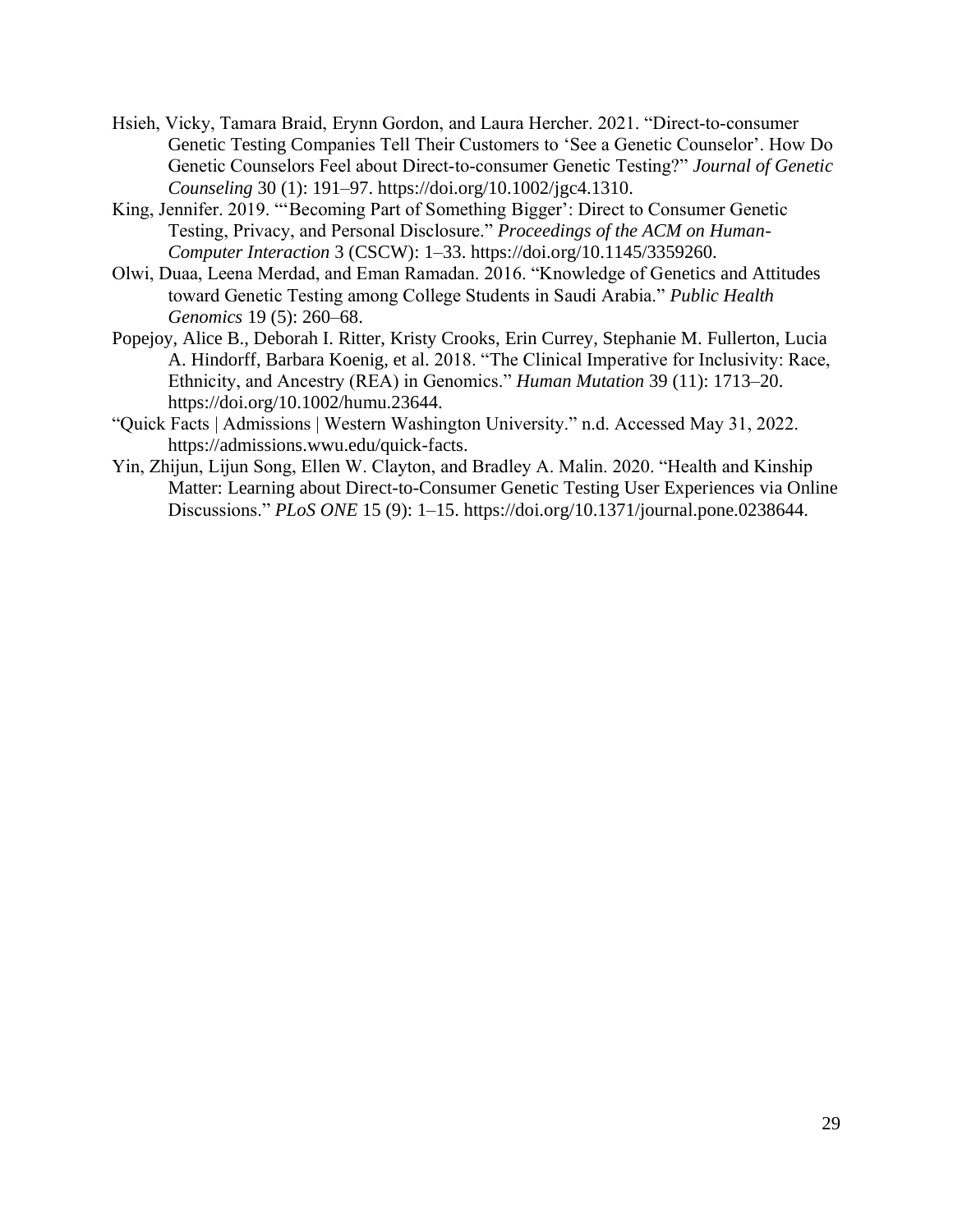## **Appendix: List of Tables and Figures**

Table 1. Participant Demographics

| Age         | $n(\%)$     |
|-------------|-------------|
| 18          | $1(2.5\%)$  |
| 19          | 9(22.5%)    |
| 20          | $8(20.0\%)$ |
| 21          | $8(20.0\%)$ |
| 22          | $6(15.0\%)$ |
| 23          | $1(2.5\%)$  |
| 24 and over | 7(17.5%)    |

## **Gender**

| Female               | 25 (59.5%) |
|----------------------|------------|
| Male                 | 8 (19.0%)  |
| Non-Binary           | 8 (19.0%)  |
| Genderfluid          | $3(7.1\%)$ |
| Transgender          | $1(2.4\%)$ |
| Two Spirit           | $1(2.4\%)$ |
| Prefer not to answer | $1(2.4\%)$ |

## **Ethnicity**

| White        | 31 (73.8%) |
|--------------|------------|
| Asian        | 7(16.7%)   |
| <b>Black</b> | $3(7.1\%)$ |
| Indigenous   | $3(7.1\%)$ |
| Hispanic     | $3(7.1\%)$ |
| Mixed        | $2(4.8\%)$ |

## **Disability or Chronic**

| <b>Illness</b> |              |
|----------------|--------------|
| N <sub>0</sub> | 27 (67.5%)   |
| Yes            | $10(25.0\%)$ |
| I don't know   | 3(7.5%)      |
| <b>Adopted</b> |              |

| No         | 35 (87.5%) |
|------------|------------|
| <b>Yes</b> | 5(12.5%)   |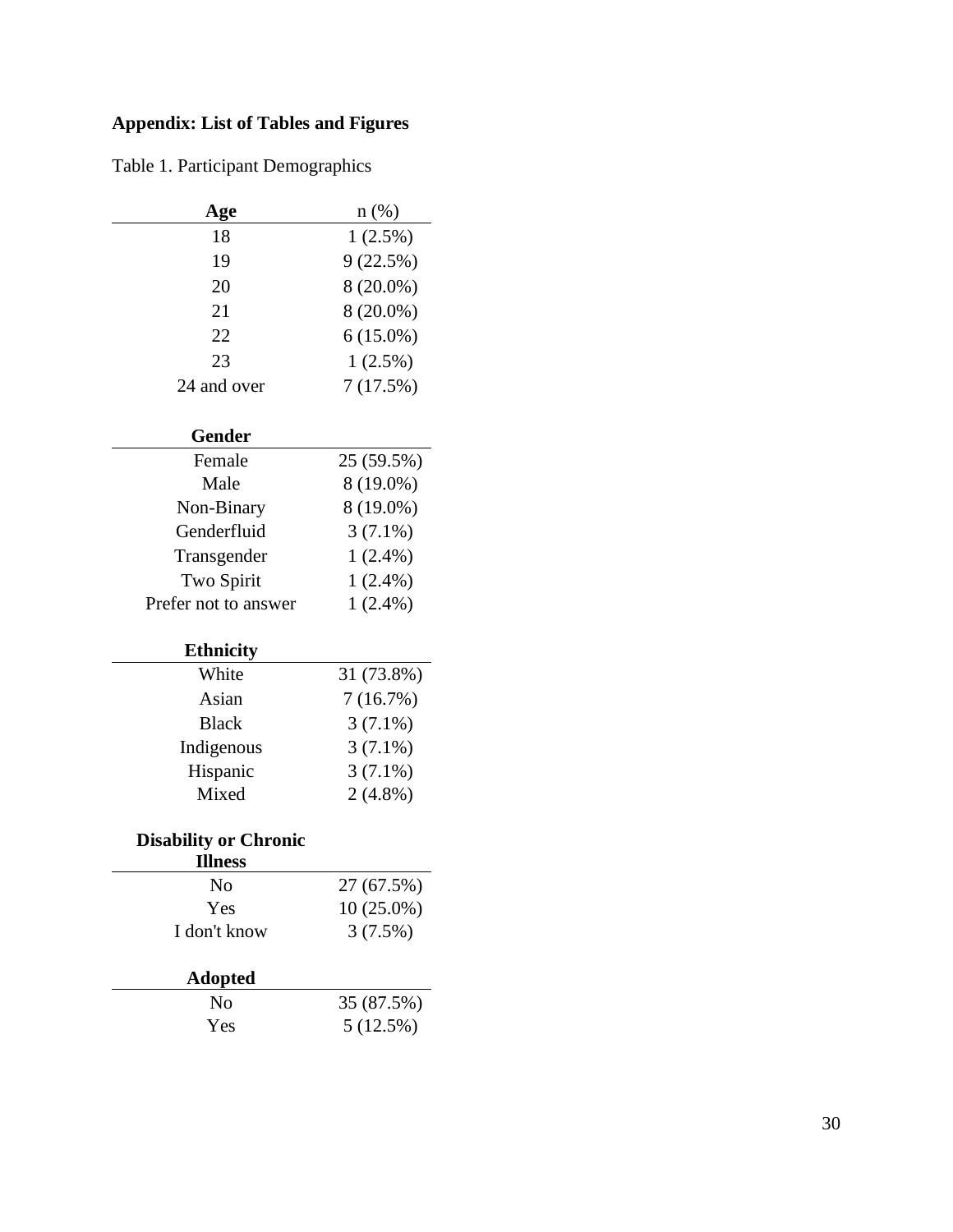Table 2. Respondent Area of Study

| <b>Area of Study</b>                                | $n(\%)$     |
|-----------------------------------------------------|-------------|
| <b>Biological Sciences</b>                          | 9(22.5%)    |
| Social, Behavioral, and Economic Sciences           | 11(27.5%)   |
| <b>Humanities</b>                                   | $8(20.0\%)$ |
| Computer and Information Science and<br>Engineering | 3(7.5%)     |
| Other area not listed                               | $2(5.0\%)$  |
| <b>Business</b>                                     | $2(5.0\%)$  |
| <b>Education and Human Resources</b>                | $2(5.0\%)$  |
| Engineering                                         | $1(2.5\%)$  |
| I don't know                                        | $1(2.5\%)$  |
| Mathematical and Physical Sciences                  | $1(2.5\%)$  |

## Table 3. How Respondents Obtained the Tests

| <b>How was the Test obtained?</b> | $n$ (%)    |
|-----------------------------------|------------|
| It was a gift                     | 27 (67.5%) |
| I purchased it myself             | 13 (32.5%) |

## Table 4. Age at which the test was used

| Age at Which Test Was Used | $n$ (%)    |
|----------------------------|------------|
| 13                         | 2(5%)      |
| 14                         | $1(2.5\%)$ |
| 15                         | 2(5%)      |
| 16                         | 5(12.5%)   |
| 17                         | 3(7.5%)    |
| 18                         | 5(12.5%)   |
| 19                         | 8(20%)     |
| 20                         | 3(7.5%)    |
| 21                         | 2(5%)      |
| 22                         | 2(5%)      |
| 24 and over                | 7(17.5%)   |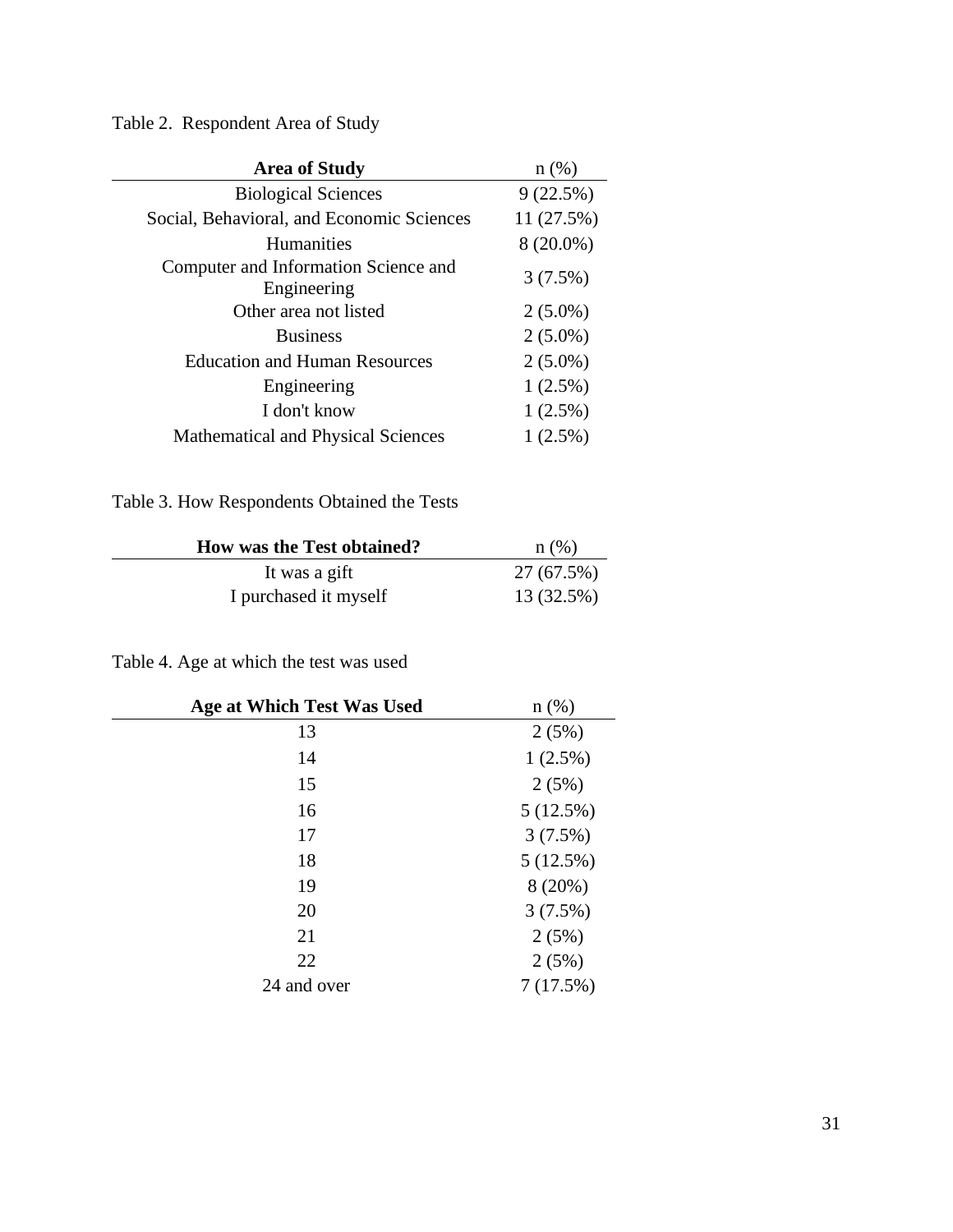Table 5. Why respondents took the tests

| Why did people take the test?             | $n(\%)$      |
|-------------------------------------------|--------------|
| To learn about my genealogy and ancestry  | 37 (88.1%)   |
| For fun                                   | 28 (66.7%)   |
| To learn about my medical genetic profile | 15 (35.7%)   |
| To learn about my genetic risk factors    | $10(23.8\%)$ |
| To find family members                    | 7(16.7%)     |
| To support science research               | $4(9.5\%)$   |
| I don't know                              | $1(2.4\%)$   |
| I prefer not to answer                    | $1(2.4\%)$   |
| ıther                                     | $1(2.4\%)$   |

Table 6. Reasons Why Disabled or Chronically Ill Individuals Took the Test

| $n$ (%)     |
|-------------|
| 7(70%)      |
| $1(10\%)$   |
| $3(30\%)$   |
| $10(100\%)$ |
| $4(40\%)$   |
| $5(50\%)$   |
| $1(10\%)$   |
|             |

Table 7. Reasons why adopted individuals used the tests

| <b>Reasons Why Adopted Individuals Used the Tests</b> | $n$ (%)   |
|-------------------------------------------------------|-----------|
| For fun                                               | 1(20%)    |
| I prefer not to answer                                | 1(20%)    |
| To find family members                                | $4(80\%)$ |
| To learn about my genealogy and ancestry              | $4(80\%)$ |
| To learn about my genetic risk factors                | $3(60\%)$ |
| To learn about my medical genetic profile             | $3(60\%)$ |
| To support science                                    | $2(40\%)$ |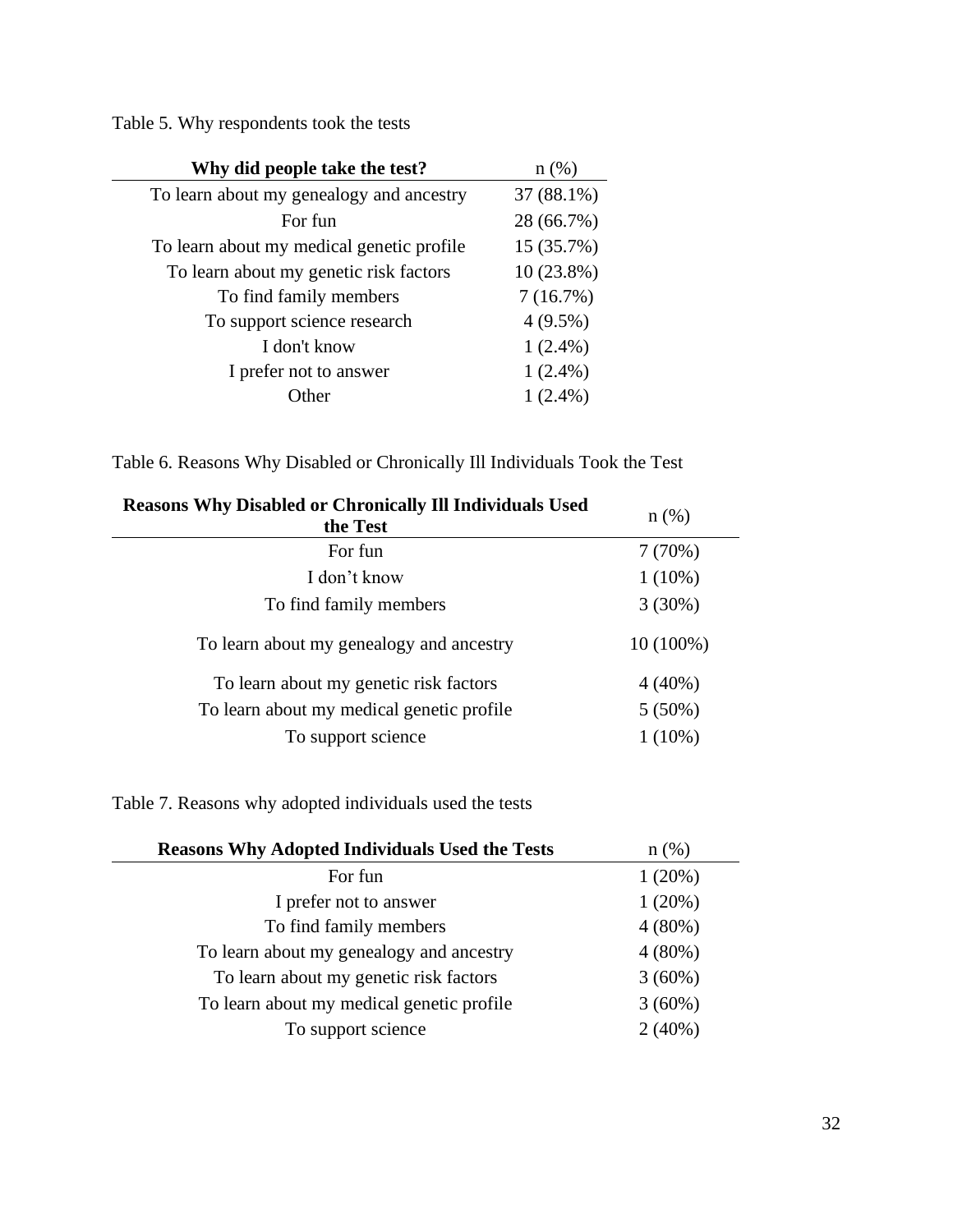#### **Appendix: Survey Questions**

- 1. How old are you?
- 2. What is your gender?
	- a. Male
	- b. Female
	- c. Non-binary
	- d. Transgender
	- e. Two Spirit
	- f. Genderfluid
	- g. Genderqueer
	- h. Agender
	- i. I prefer not to answer
	- j. Other not listed

#### 3. What is your ethnicity? (Select all that apply)

- a. Black
- b. Indigenous
- c. Hispanic
- d. Latine
- e. White
- f. Afro-Caribbean
- g. Afro-Latine
- h. Asian
- i. Pacific Islander
- j. Middle Eastern
- k. Mediterranean
- l. Mixed
- m. I prefer not to answer
- n. Other not listed
- 4. Do you identify as having a disability or chronic illness?
	- a. Yes
	- b. No
	- c. I don't know
	- d. I prefer not to answer
- 5. Were you adopted?
	- a. Yes
	- b. No
	- c. I don't know
	- d. I prefer not to answer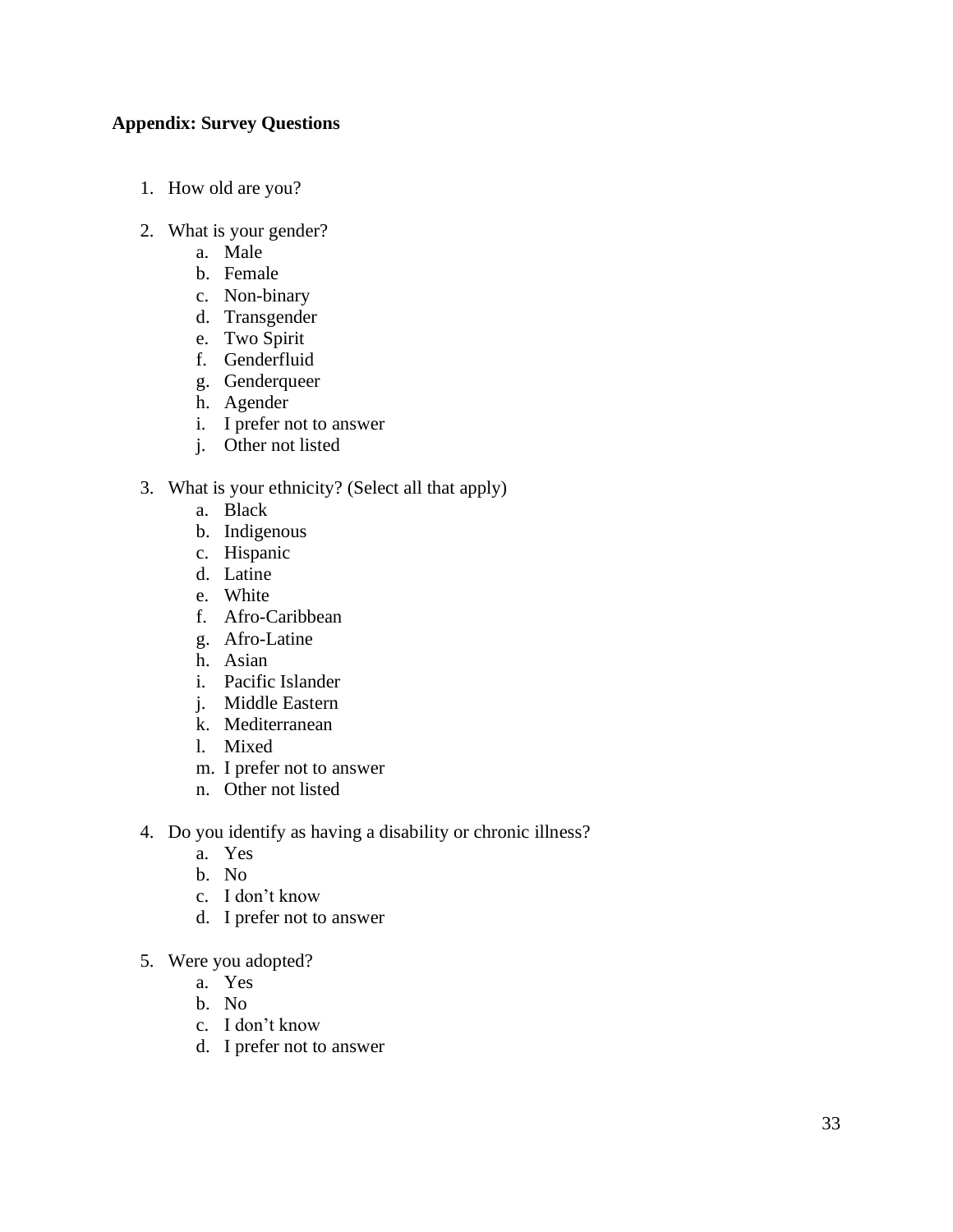- 6. What is your area of study?
	- a. Biological Studies
	- b. Computer and Information Science and Engineering
	- c. Engineering
	- d. Geosciences
	- e. Mathematical and Physical Sciences
	- f. Social, Behavioral and Economic Sciences
	- g. Education and Human Resources
	- h. Humanities
	- i. Fine Arts
	- j. Business
	- k. I don't know
	- l. I prefer not to answer
	- m. Other area not listed
- 7. Which direct-to-consumer genetic test kit did you use?
	- a. AncestryDNA
	- b. 23&Me
	- c. I don't remember
	- d. I prefer not to answer
	- e. Other:
- 8. How old were you when you used the genetic test kit?
- 9. Did you purchase the test kit or did someone else give it to you?
	- a. I purchased it myself
	- b. It was a gift
	- c. It was free and part of a promotion
	- d. I don't know
	- e. I prefer not to answer
	- f. Other: \_\_\_\_\_\_\_\_\_\_\_\_\_\_\_\_\_\_\_\_\_\_\_\_\_\_\_\_\_\_\_\_\_
- 10. For what purpose did you use the test kit? (Select all that apply)
	- a. To learn about my genealogy and ancestry
	- b. To find family members
	- c. To learn about my medical genetic profile
	- d. To learn about my genetic risk factors
	- e. To support science research
	- f. For fun
	- g. I don't know
	- h. I prefer not to answer
	- i. Other: \_\_\_\_\_\_\_\_\_\_\_\_\_\_\_\_\_\_\_\_\_\_\_\_\_\_\_\_\_\_\_\_\_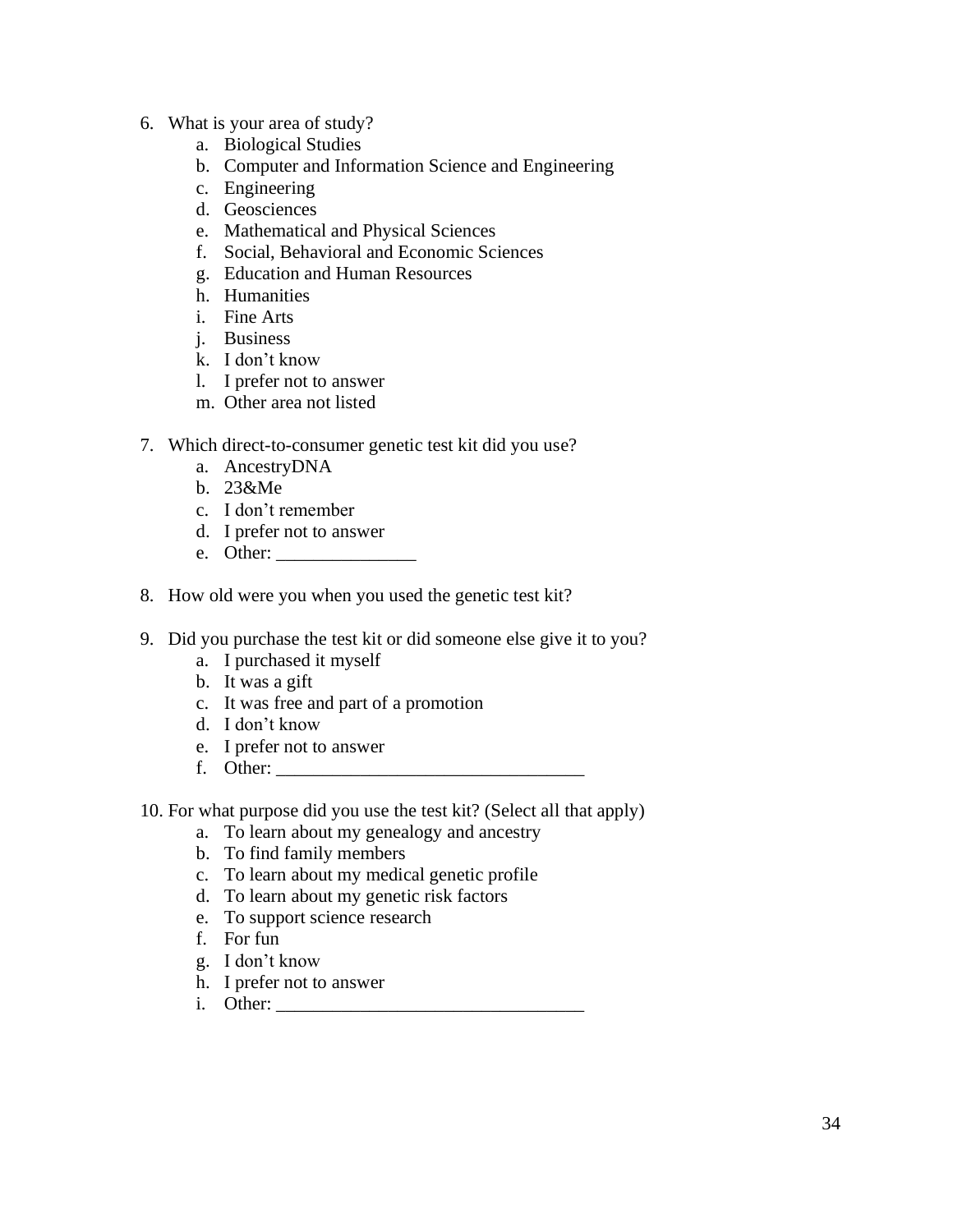- 11. If you learned about your genealogy and ancestry, are you satisfied with what you learned?
	- a. Yes
	- b. No
	- c. Maybe
	- d. I don't know
	- e. I prefer not to answer
- 12. If you learned about your medical genetic profile, are you satisfied with what you learned?
	- a. Yes
	- b. No
	- c. Maybe
	- d. I don't know
	- e. I prefer not to answer
- 13. If you learned about genetic risk factors, are you satisfied with what you learned?
	- a. Yes
	- b. No
	- c. Maybe
	- d. I don't know
	- e. I prefer not to answer
- 14. Did you choose to share your DNA profile with the company that made the test kit you used?
	- a. Yes
	- b. No
	- c. I don't know
	- d. I prefer not to answer
	- e.
- 15. Did you share your DNA profile with other DNA test companies?
	- a. Yes
	- b. No
	- c. I don't know
	- d. I prefer not to answer
- 16. Did you read the terms and conditions before using the test kit?
	- a. Yes
		- b. No
		- c. I don't know
		- d. I prefer not to answer